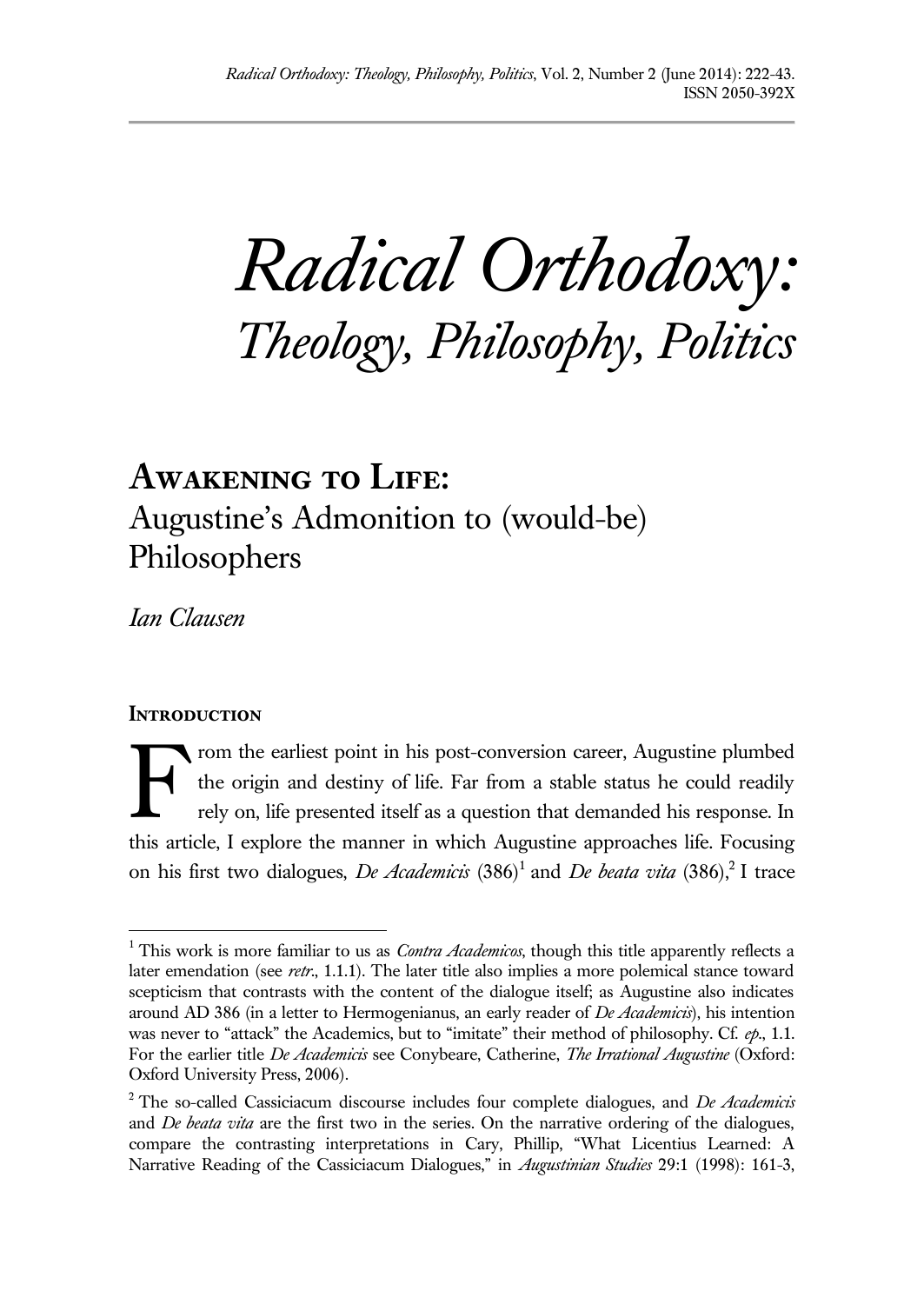Augustine's efforts to re-position his readers so that they stand before the question of life, and learn how to respond. This process Augustine calls "awakening" to life (*evigilare*, *excitare*).<sup>3</sup> On the premise that human beings have fallen asleep to the question of life, Augustine labours to wake them up to it by inviting them to philosophise, submitting to the discipline of philosophy as a "way of life."<sup>4</sup> The mechanics of this process are what this article seeks to divulge. After placing the above dialogues against their Ciceronian-Academic backdrop, I present Augustine's "cogito"<sup>5</sup> argument as a mechanism for awakening (*b. vita*), and frame it within his attempt to transform would-be philosophers into lovers of wisdom (*Acad*.). I conclude that Augustine's early approach to life centres less on a quest to define it, and more on a quest to embody it (and the desire for it) as an access point to God.

#### **I. Philosophy, Pride, and Self-Deception**

 $\overline{a}$ 

If the crucial process in awakening to life involves embodiment of desire, this in turn implies alienation between desire and the lover. To overcome this alienation, or more precisely self-deception, the lover must "come down" from the heights of vanity and pride, and re-enter his or her (dis)position as a traveller on the way. In this section, our goal is to situate this process against the philosophical backdrop of Academic scepticism, focussing in particular on Cicero's "mitigated scepticism."

and Kenyon, Eric, "The Order of the Cassiciacum Dialogues," in *Augustinian Studies* 42:2 (2011): 173-188.

<sup>3</sup> The verbs *evigilare* and *excitare* appear at *Acad*. 1.1.3, and re-surface at different points during the Cassiciacum discourse. Correlative verbs such as *erigere* and *surgere* also feature in this period, and often mark a decisive turning point or development in the journey (e.g. *Acad*., 1.9.24, *b. vita*, 1.4).

<sup>&</sup>lt;sup>4</sup> Hadot, Pierre, *Philosophy as a Way of Life: Spiritual Exercises from Socrates to Foucault* (Oxford: Wiley-Blackwell, 1995). For Hadot's thesis applied to Augustine see Stock, Brian, *Augustine's Inner Dialogue: The Philosophical Soliloquy in Late Antiquity* (Cambridge: Cambridge University Press, 2010).

<sup>&</sup>lt;sup>5</sup> For the history behind use of the term "cogito" in Augustinian studies, see Bermon, Emmanuel, *Le Cogito dans la Pensée de Saint Augustin* (Paris: Vrin, 2001), pp. 9-30.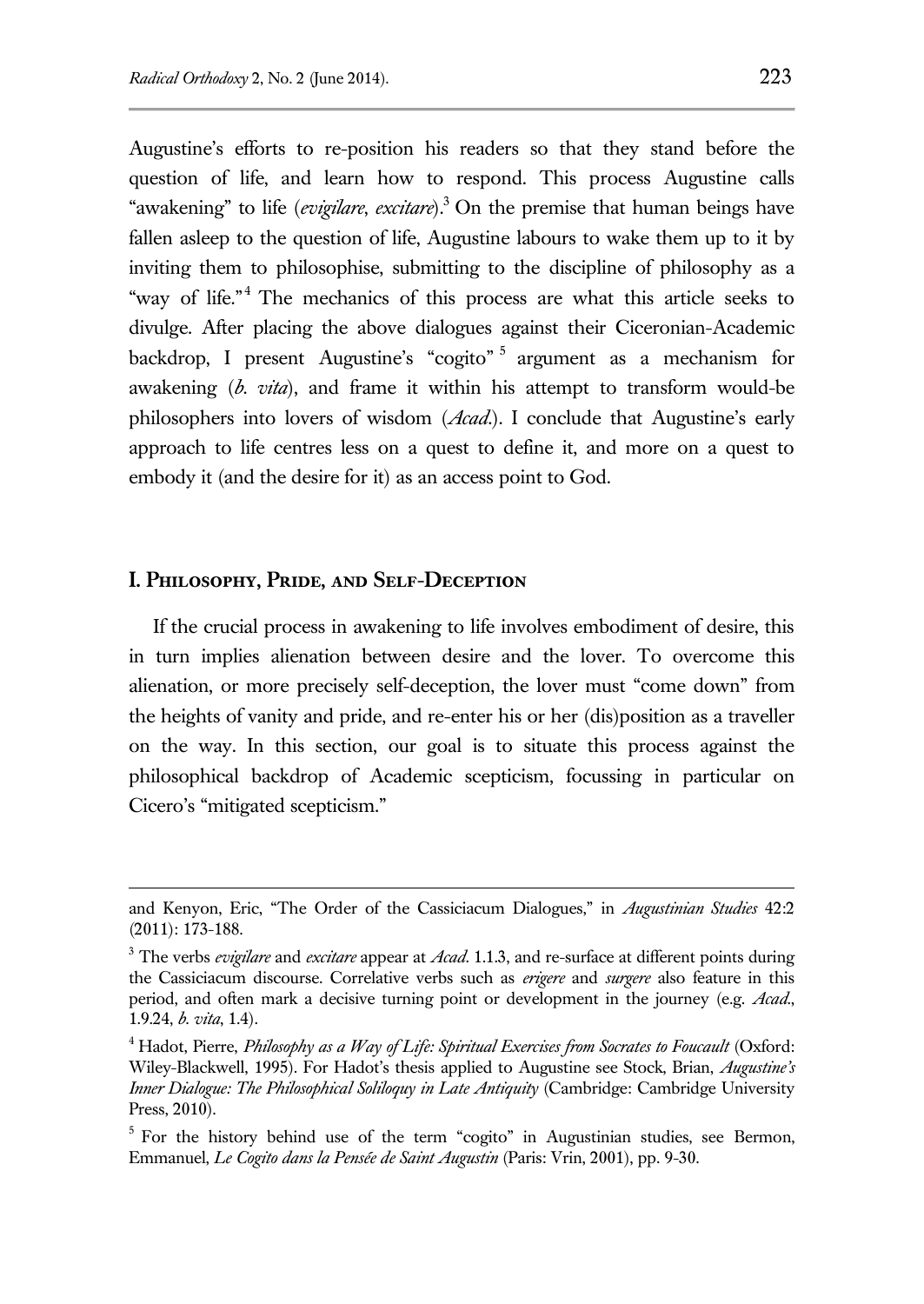# *A Tale of Wayward Seafarers*

Augustine's summons to "come down" from the heights of intellectual pride is first discovered in the early dialogue *De beata vita*. The focus centres on philosophy as a route to true happiness, and the question suspended over it is, why do human beings, who desire the happy life, so often fail to find what they seek?<sup>6</sup>

Not surprisingly, Augustine answers this by appealing to desire. As Jean-Luc Marion observes regarding the state of modern philosophy, practitioners have by and large "forsaken love, dismissed it without a concept and finally thrown it to the dark and worried margins of their sufficient reason--along with the repressed, the unsaid, and the unmentionable."<sup>7</sup> So too Augustine, we may say, picks a bone with his contemporaries for failing not only to contemplate but even to feel the weight of love. <sup>8</sup> Their chief epistemological problem is not "simple mistakenness" but a deep-seated "self-deception" that underwrites their approach.<sup>9</sup>

In his account of the main barrier between would-be philosophers and the happy life, Augustine tells the tale of three seafarers on a voyage of desire. His tale explores the different ways that desire can get derailed on account of an alteration in the seafarer's objective. The tale runs as follows. The first seafarer, after paddling a little distance from the shore, decides to call it quits and exult in his achievements (*superbia*). The second seafarer travels further into the open sea, but soon devotes himself to the acquisition of pleasure and fame (*cupiditas*); and third seafarer, though travelling a little further than the first two, falls victim to a fascination with celestial bodies (*curiositas*). Now whether or not Augustine's tale takes its cue from 1 John 2:15-16,  $10$  as I suggest, its implications remain transparent on the importance of desire. But the greatest obstacle to face the

 6 *b. vita*, 1.1.

<sup>7</sup> Marion, Jean-Luc, *The Erotic Phenomenon*, trans. Stephen E. Lewis (Chicago: University of Chicago Press, 2007), p. 1.

<sup>8</sup> Cf. *conf*., 13.9.10.

<sup>9</sup> Mathewes, Charles T., 'Augustinian Anthropology: Interior Intimo Meo," in *Journal of Religious Ethics* 27:2 (2009), p. 201.

 $10$  For another account see Jackson, M. G. St. A., "Augustine All at Sea: An Interpretation of the Opening Paragraphs of *De beata vita*," in *Studia Patristica* 18.4 (1990): 71-77.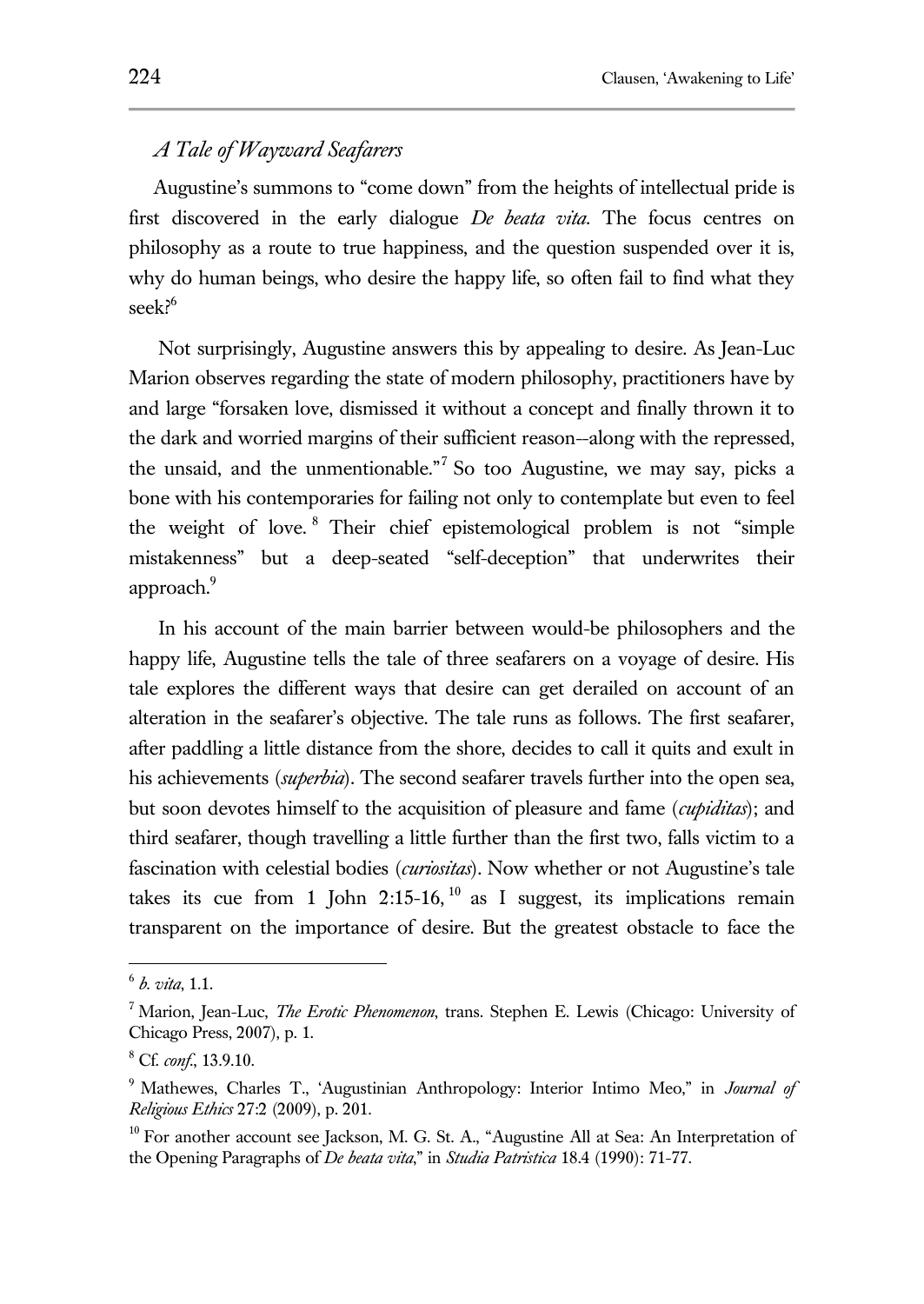seafarers comes after these descriptions, in which Augustine presents his earliest account of the sin of human pride.

On the cusp of finally entering the "harbour of philosophy" [*portus philosophiae*], the hinterland of the happy life, Augustine's seafarers run up against a serious threat to their advancement, an obstacle Augustine depicts as "one immense mountain."<sup>11</sup> The danger is only apparent to the discerning and wise, however, for the mountain shines brightly with an attractive, enticing light, beckoning wearied seafarers to take refuge on its slope. At this point Augustine ceases as impartial narrator to deliver a brief judgement on what the mountain represents. For seafarers it entices with its promise of refuge, the mountain elevates their standpoint, "quells" their desire [*satisfacere*], and encourages them to "heap scorn" on their companions below [*despicere*]. At the same time that the new arrivals take delight in this refuge, seasoned mountain climbers issue warnings on behalf of their companions. They point out to them a safer road, the "nearness of the land," which offers wearied travellers a *locum securitatis*- though presumably one less attractive than the offer of the mountain. These images become significant later on in our analysis when we examine Augustine's cogito and critique of the Academics.

Having voiced these concerns about the perilous mountain, Augustine issues a final judgement on the "vainglory" of the pursuit [*superbum studium inanissimae gloriae*]. His point is that pride offers a temporary elevation at the expense of one's desire to seek and find the truth. Eclipsing this desire leads to a false form of transcendence that threatens the stability and possibility of philosophy; for without desire, philosophy ceases to have relevance to life.

To be clear, Augustine's seafarers are no mere victims of the mountain, but implicated in the development of their affective (self-)deception. Their decision to seek refuge in this particular posture reflects a desire to avoid the prospect of committing any error. The sad irony of this desire, which turns its back to the journey, is that it guarantees self-deception at the fundamental level, the level of life itself. Before discussing how this happens, though, let us decode Augustine's metaphor by attending to his criticism of the Academic method.

 $11$  *b. vita*, 1.3 (and following).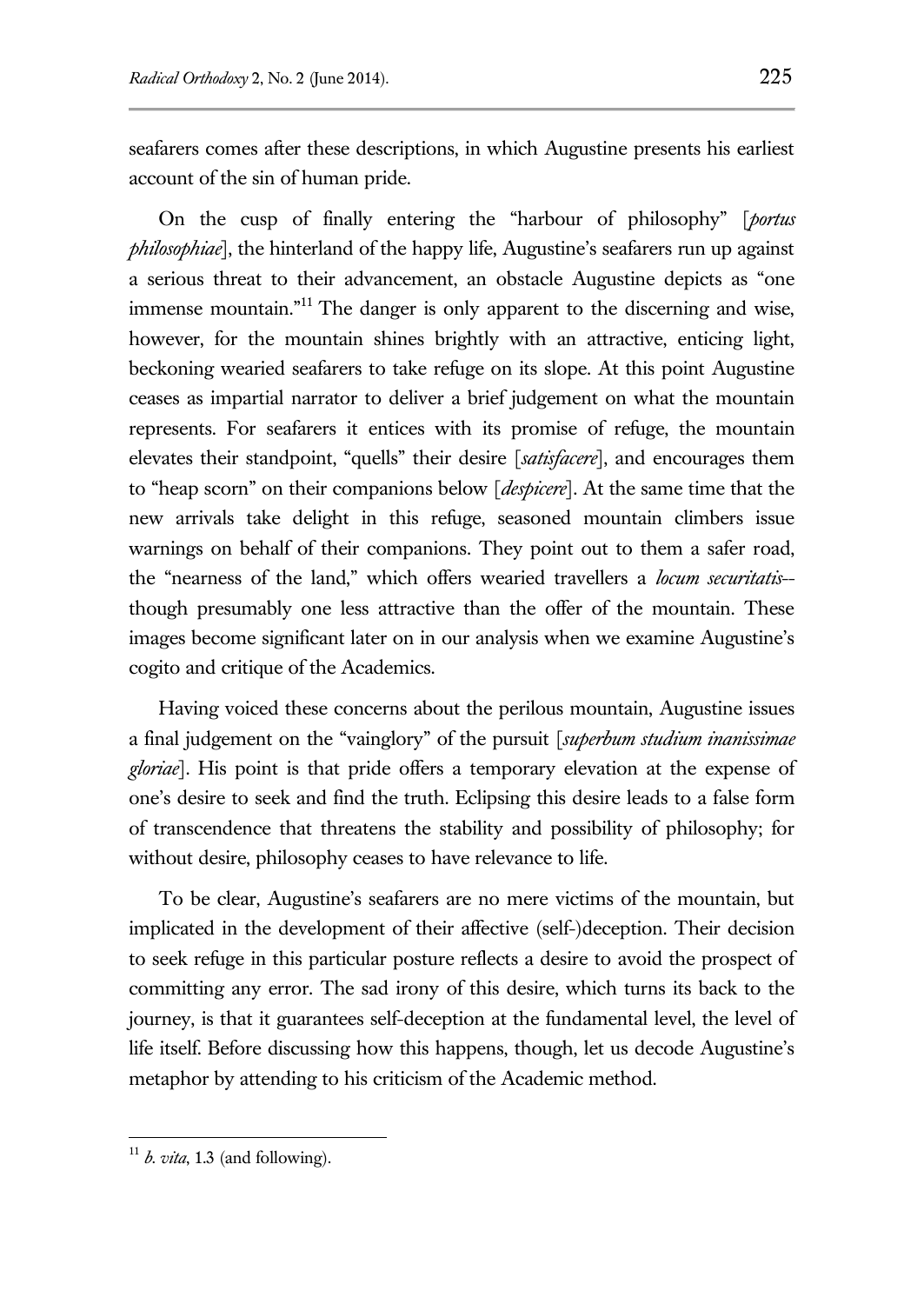## *Cicero's Mitigated Scepticism*

Although it could be argued that the mountain represents the pride of the Platonists,<sup>12</sup> the more likely object of Augustine's criticism is his focus in *De Academicis*, the New Academy. <sup>13</sup> The Academics define philosophy as a dialectical process in which the goal is not to find the truth, but to embody the perfect search for it. The two pillars of Academic theory, both addressed in *De Academicis*, include the belief that human beings cannot apprehend the truth (*katalepsis*), and that acquiring wisdom requires suspension of intellectual assent  $(epcch\bar{e})$ <sup>14</sup> Insofar as these pillars stand in the way of finding the truth, Augustine rejects them as inconsistent with the ideals of Christian Platonism.

Even so, it is possible to overstate his rejection, at least as it pertains to his goals in *De Academicis* (not *Contra Academicos*!). As recent scholars have argued,<sup>15</sup> a common error among commentators on *De Academicis* is their tendency to overplay its epistemological tension, while ignoring its moral framework. In particular, Augustine's decision to engage the Academics turns in part on a development in Cicero's "mitigated scepticism." This development commands attention for the simple but essential fact that Cicero alters the conditions in which philosophy is believed to operate, weakening Academic *epochē* to the point of dissolution.

Epistemologically, Cicero argues against the grain of Greek tradition that wisdom cannot be separated from apprehension of some truth. Engaging in pure

<sup>12</sup> For discussion of this possibility see Testard, Maurice, *Saint Augustin et Cicéron,* vol. 1 (Paris: Etudes Augustiniennes, 1958), pp. 167-8.

<sup>13</sup> Cf. *Acad*., 3.14.30, where the mountain of pride is identified as Academic *epochē*.

<sup>14</sup> Kirwan, Christopher, *Augustine* (London: Routledge, 1989), p. 16.

<sup>&</sup>lt;sup>15</sup> The literature discussing Cicero's influence on Augustine has blossomed. See Curley, Augustine J., *Augustine's Critique of Skepticism: A Study of "Contra Academicos"* (New York: Peter Lang, 1997); Foley, Michael P., "Cicero, Augustine, and the Philosophical Roots of the Cassiciacum Dialogues," *Revue des Études Augustiniennes* 45 (1999): 51-77; Cary, Phillip, *Augustine's Invention of the Inner Self: The Legacy of a Christian Platonist* (Oxford: Oxford University Press, 2000); Harding, Brian, "Skepticism, Illumination and Christianity in Augustine's *Contra Academicos*," in *Augustinian Studies* 34.2 (2003): 197-212; Harding, "Epistemology and Eudaimonism in Augustine's *Contra Academicos*," *Augustinian Studies* 37:2 (2006): 247-71; Harding, *Augustine and Roman Virtue* (London: Continuum, 2008); and Topping, Ryan, *Happiness and Wisdom: Augustine's Early Theology of Education* (Washington DC: The Catholic University of America Press, 2012).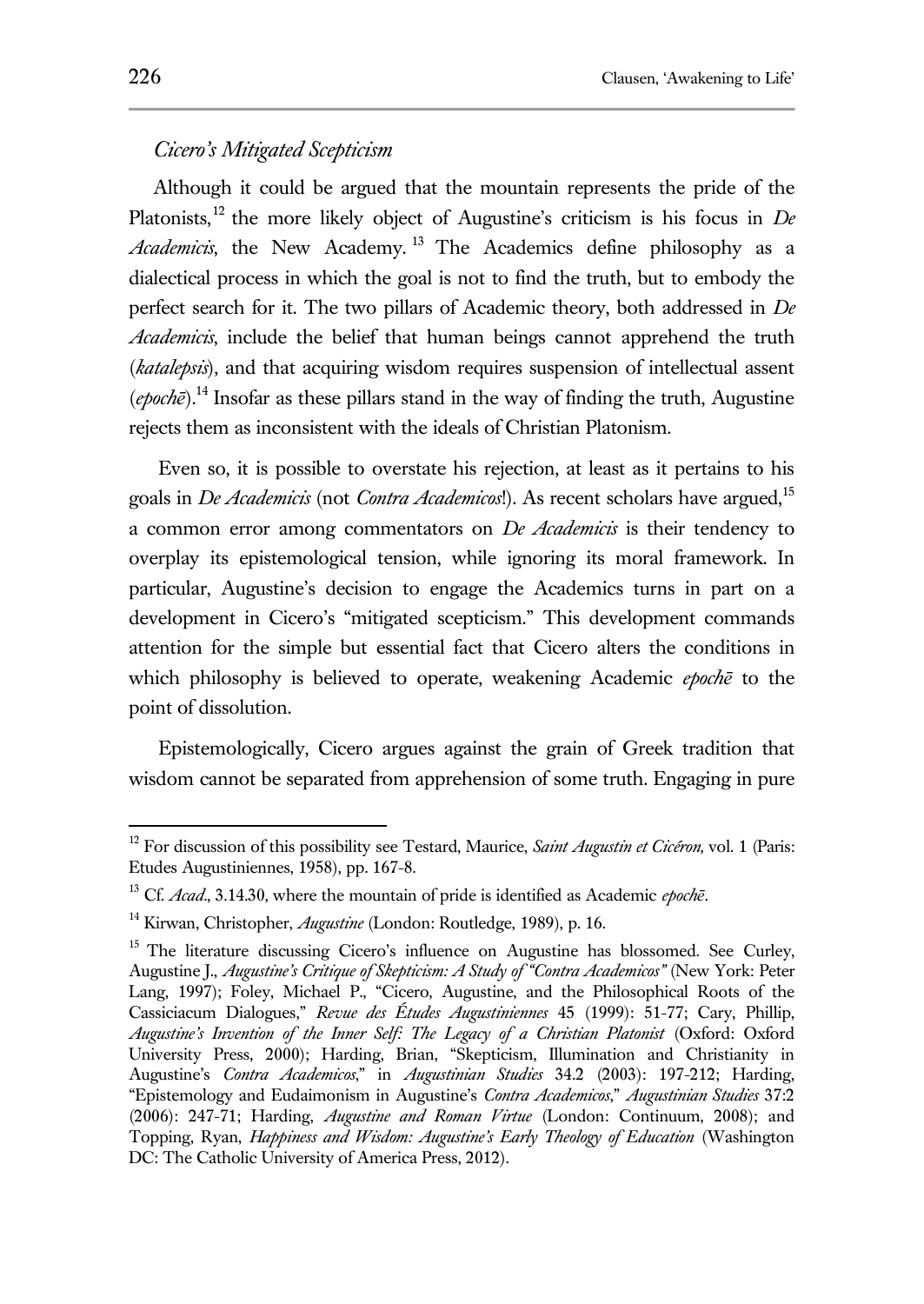dialectics as an end-in-itself yields nothing for the practitioner save an endless repetition. His departure from ancient scepticism has historical precedent. The Greek philosopher Carneades made a similar break with tradition in his attempt to answer the Stoic charge of immoral *apraxia*. The Stoics argued that defining wisdom as suspension of assent forces the Academic to lead a life of inactivity and moral detachment.<sup>16</sup> Carneades accepted this basic premise, but then sought to clarify that the wise man, though he apprehends no truth, can still operate on certain impressions he deems to be "persuasive" [*to pithanon*]. In other words, Carneades distinguished between an apprehension of *the* truth, and an apprehension of more persuasive or more plausible truth-claims. Whatever Carneades intended by way of the content of *pithanon* (the matter is disputed),<sup>17</sup> its evolution follows a clear trajectory toward an epistemic interpretation. By the time Cicero translates it into the Latin *veri simile* and *probabilis*, <sup>18</sup> the concept means more than just a lucky guess. For Cicero, it means the wise man can know something "truth-like," enabling him to reach an informed opinion. By holding that "the Academic method allows for progress towards the truth,"<sup>19</sup> Cicero mitigated the stringent conditions in which the philosopher performs *epochē*, and introduced a degree of optimism to the process of seeking truth. Not only does this implicate how he models the Academic method; it also impacts Augustine's reception of the Academic tradition.

Morally, Cicero alters the conditions of philosophy by emphasising the importance of desire for the truth. According to Harald Thorsrud, "[t]he fundamental claim of mitigated scepticism is that we should adopt the most rationally convincing, probable view because it is most likely to be true, and because it is worth risking error in order to believe what is true."<sup>20</sup> The idea of

<sup>16</sup> For further discussion see Thorsrud, Harald, *Ancient Scepticism* (Stocksfield: Acumen, 2009), p. 75f; and Charles Brittain's introduction to Cicero in *On Academic Scepticism* (Indianapolis, IN: Hackett Publishing, 2006), p. xxiii. Carneades' legacy is discussed by Cicero at *Academica* 2.10.32.

<sup>17</sup> Obdrzalek, Suzanne, "Living in Doubt: Carneades' *Pithanon* Reconsidered," in *Oxford Studies in Ancient Philosophy* 31 (2006): 243-79 (esp. n. 2); and Thorsrud, *Ancient Scepticism*, pp. 78-81.

<sup>18</sup> Thorsrud, *Ancient Scepticism*, p. 88. Cf. *Acad*., 2.7.16f for Augustine's discussion of *veri simile*.

<sup>19</sup> Thorsrud, *Ancient Scepticism*, p. 88.

 $20$  Ibid., p. 95.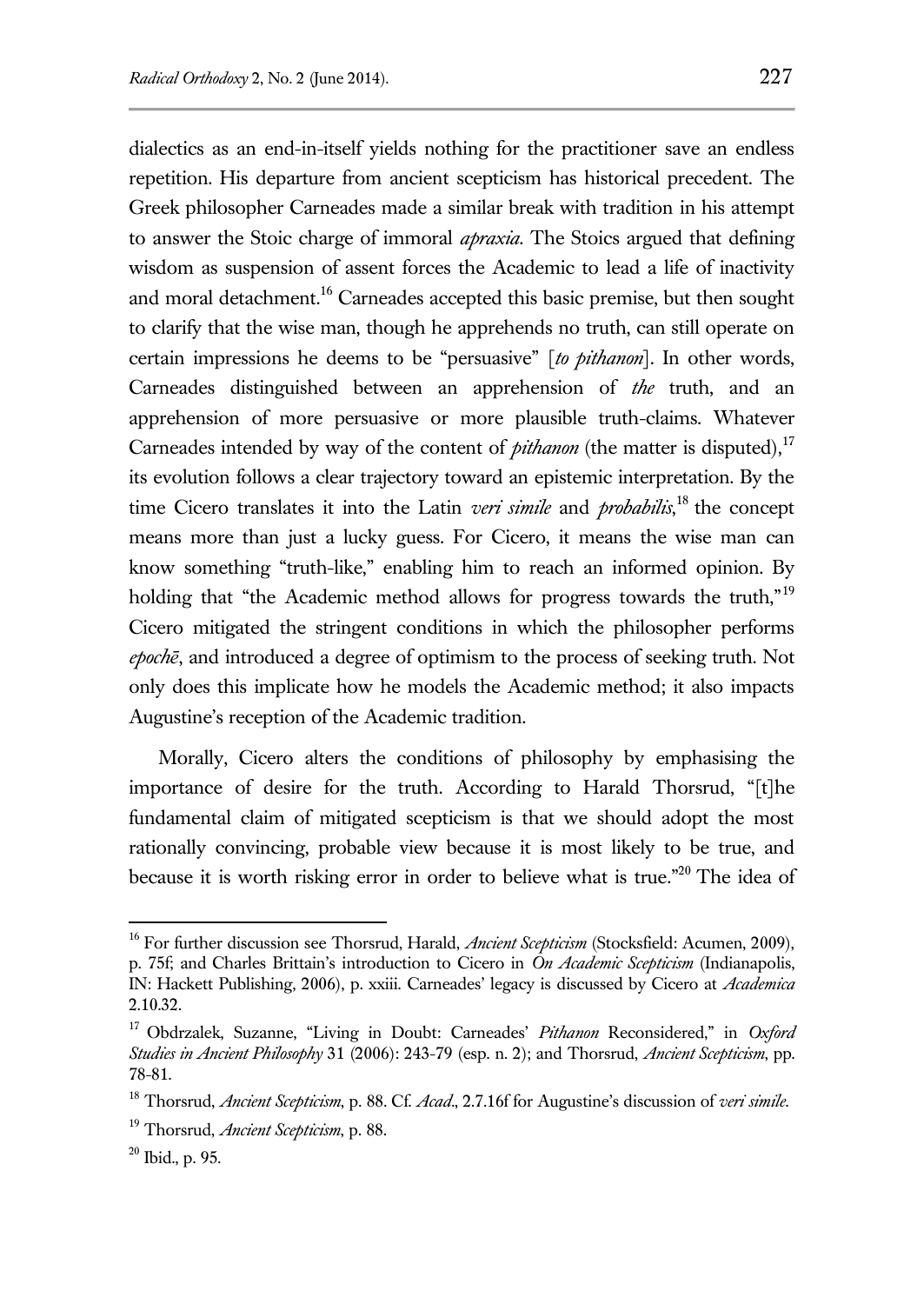"risking error," of course, is anathema to ancient scepticism, since to avoiding error achieves a posture of absolute suspension, which is wisdom itself. But for Cicero, the Academic method represents a mere means to wisdom, not wisdom itself. To confine love of wisdom to suspension of assent merely undermines philosophy's *raison d'être* which is knowledge of the truth.<sup>21</sup> In the *Academica*, Cicero "confesses" his own intellectual desire not only to *seek* the truth, but also to *find* it. "I am burning with the desire to discover the truth and my arguments express what I really think. How could I not desire to find the truth when I rejoice if I find something truth-like?"<sup>22</sup> To Cicero, it is one thing withholding my assent, quite another suspending it and declaring myself wise.

In Augustine's case, Cicero's intuition about the nature of desire stands to confirm one's genuine experience of seeking true wisdom. Attracted at one time to philosophical scepticism, Augustine knew enough not to trust it with the care of his soul since he recognised its ultimate endpoint was dissipation of desire, despair (*desperatio veri*).<sup>23</sup> Put another way, Cicero caused Augustine to "stand more upright" in the search for truth (*Hortensius*),<sup>24</sup> only to fail at offering him

 $21$  Cicero's definition of philosophy includes knowledge of some kind, as Augustine notes at *Acad*. 1.6.16. According to Brian Harding, *Augustine and Roman Virtue*, p. 9, Cicero defines philosophy as a situated process that entails taking risks and forming opinions. Harding writes,

<sup>&</sup>quot;[w]hence, at the time the initial choice for a philosophical life and with it, adherence to a philosophical school—is made one is not in the position to know the truth, but only seeking the truth. The philosopher, therefore, does not begin with the purity of reason but rather begins immersed in the heteronomous cave of received opinions, not yet fully understood. Philosophy, as the search for *rerum humanarum divinarumque scientam* insofar as it begins with opinions, including partially understood philosophical doctrines, is always already *fides quaerens intellectum*."

<sup>22</sup> Cicero, *Academica*, 2.20.65-6, trans. Charles Brittain.

<sup>23</sup> For the phrase *desperatio veri* see *conf*. 6.1.1, *ep*., 1.3, *Acad*., 2.1.1, 2.3.8, and *retr*., 1.1.1.

<sup>24</sup> Cf. *b. vita*, 1.4, where Augustine writes: *et ubi factus erectior, illam caliginem dispuli, mihique persuasi docentibus potius quam iubentibus esse credendum* ('and when I became more upright, having dispelled that fog, I was persuaded that I should yield to those who promised to teach me rather than command obedience'). Context indicates that 'became more upright' refers back to Cicero's influence, which was wholly positive. See O'Connell, R.J., "On Augustine's First Conversion: Factus Erectior (De Beata Vita 4)," *Augustinian Studies* 17 (1986): 15-29.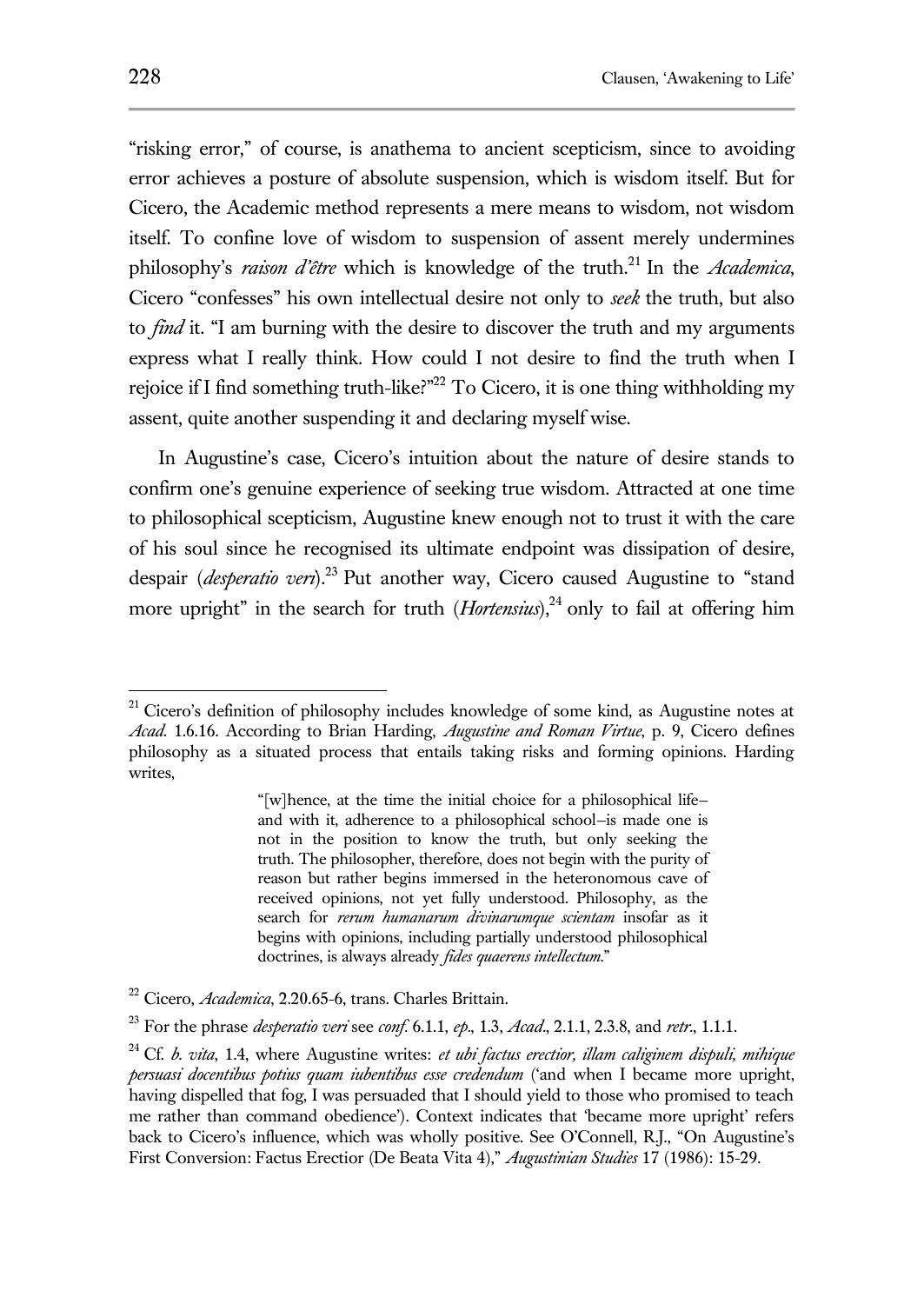any hope that his search might be fulfilled (*Academica*).<sup>25</sup> The disjunction in Cicero's philosophy between seeking truth and finding truth stands in contrast to the unity of Matthew 7:7, a verse Augustine uses to anchor his epistemology.<sup>26</sup> Thus measured against the command of Christ to *seek and you shall find*, Cicero's philosophy extends the invitation to *ask, seek, knock*, but fails to extend the attendant promise of Christ to *receive, find, enter*. Since the promise supports the prospect of the venture's success, its absence in any philosophy eventually leads the soul to despair. Accordingly, Cicero's failure to give philosophy a sustainable basis implies the success of his philosophical exhortation to awaken true desire.<sup>27</sup> Unleashing the powerful current of love that drives the search for wisdom, Cicero caused Augustine to face the void of his desire for truth, and to recognise its fulfilment must be achieved by divine grace (i.e. illumination). In short, engaging scepticism yields one benefit at least: that the human heart learns to "face the question" that desire for truth implies. "Therefore, that divine element in you, whatever it may be…that element, I say, which has been lulled to sleep by the lethargy of this life, a hidden Providence has decided to awaken [*excitare*] by the various hard reverses you have suffered. Wake up! Wake up, I beg you! [*evigila, evigila oro te!*]."<sup>28</sup>

## *To Seek and (not) Find Truth*

 $\overline{a}$ 

If wisdom entails knowledge of truth, and truth and wisdom bring happiness, then no philosopher can attain wisdom and happiness by suspension of assent. However, the challenge lies not in "proving" this connection, but in awakening one's desire for truth as an indispensable good. To this end, Augustine "uses" scepticism as a convenient point of departure for inculcating proper awareness of one's desire for the truth. "Not even in joking would I dare to attack the Academics. After all, how would the authority of such great men fail to disturb me, if I did not believe that they stood for a far different view than is commonly

<sup>25</sup> For a similar account of Cicero's influence see Topping, *Happiness and Wisdom*, pp. 95-125. <sup>26</sup> Cf. *Acad*., 2.3.9.

<sup>27</sup> As Augustine confirms at *b. vita*, 1.4 and *conf*., 3.4.7-8.

<sup>28</sup> *Acad*. 1.1.3, trans. Peter King (all translations of *Acad*., by King).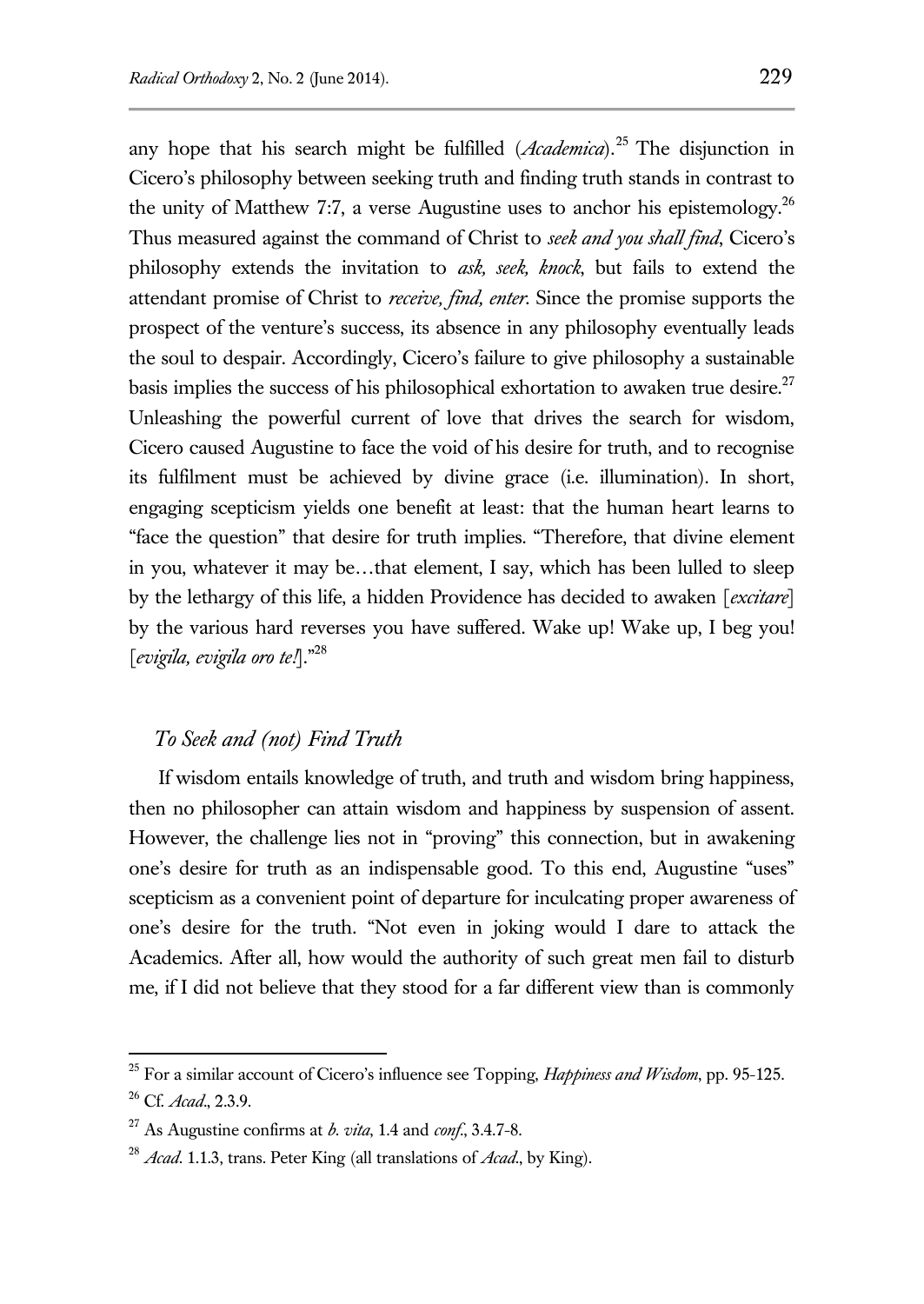believed?"<sup>29</sup> This far different view Augustine ascribes to the New Academy is the claim that the Academy was the guard of Platonic wisdom.<sup>30</sup> This claim, though historically incorrect, reinforces Augustine's viewpoint that the Academics are not the enemy but the ally to "true philosophy."<sup>31</sup> Their contribution centres specifically on the call to philosophy. The first half of Christ's command in Matthew 7:7, *ask, seek, knock*, permits Augustine to make use of or "imitate" the Academics in order to awaken would-be philosophers to their desire for wisdom. But why the roundabout strategy? Why not a direct appeal to Matthew 7:7, so as to reveal the true philosophy to be none other than Christ himself?

If only one could lead desire in such a direct manner! Augustine is too aware of the tendency to self-deception to present Christ as "answer" to a halfunderstood question. At Cassiciacum, he is committed to cultivating desire as precondition to hearing the question to which Christ gives the answer.<sup>32</sup> His purpose in *De Academicis* is not to vanquish the Academics, but to set the stage for would-be philosophers to become true philosophers. What Cicero had begun to do with his mitigation of *epochē*, Augustine intends to drive to its ultimate conclusion by awakening true desire to face the void of uncertainty. In book I, he invites his students to embrace the life of philosophy by arising from their lethargic state to engage the Academics. As a preliminary step to their development, offering a "foretaste" of things to come, 33 their discussion introduces a tension between the posture of the Academics, and the prospect of ever finding what one sets out to seek. In simple terms, the debate circles around one particular question: can a philosopher genuinely seek the truth without believing that he will find it? $34$ 

Much hangs on how we understand the qualifying term *genuinely*, but Augustine leaves little doubt as to its importance for his argument. In the preface

<sup>29</sup> *ep*., 1.1, trans. Edmund Hill.

<sup>&</sup>lt;sup>30</sup> Augustine derives this view from Porphyry and Cicero.

<sup>31</sup> *Acad*., 3.19.42.

 $32$  Augustine makes this clear at several points, e.g. Ibid., 1.9.25 and 2.7.17.

<sup>33</sup> Ibid., 1.1.4.

<sup>34</sup> Cf. Ibid., 1.3.9 and *passim*.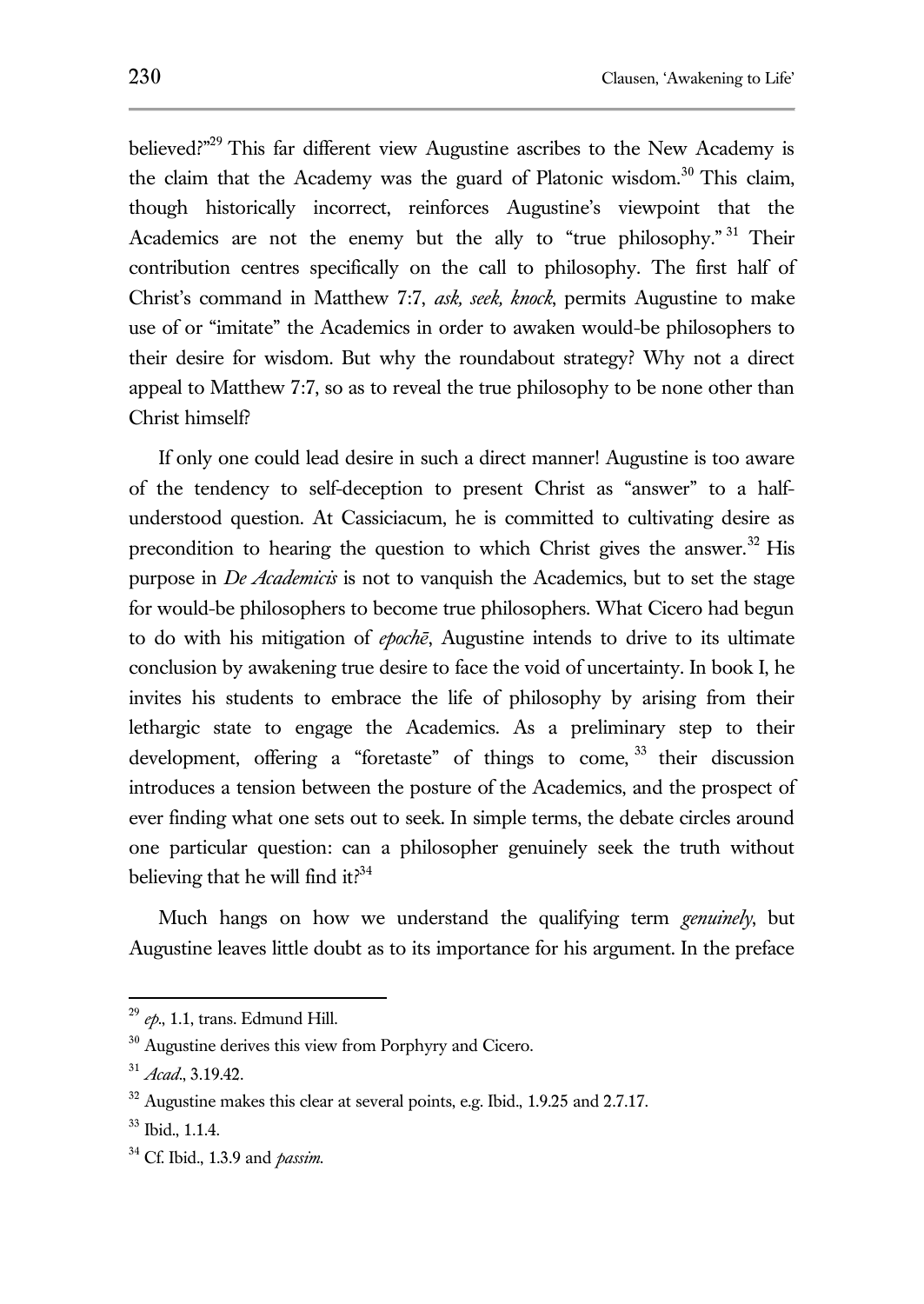to book I, addressed to Romanianus, Augustine stipulates that the true philosophy deigns to show the truth to its "true lovers" [*veris amatoribus*].<sup>35</sup> Also in his preface to book II, again addressed to Romanianus, Augustine singles out the Academics as a positive influence insofar as they have driven Romanianus to seek out the truth. "You [Romanianus] have often been angry at the Academicians: the more severely, in fact, the less knowledgeable you were about them; the more gladly, because you were led on by your *love of the truth*."<sup>36</sup> Even so, Augustine explains to him that the process is incomplete, and that perceiving truth will not happen "unless you [Romanianus] give yourself over *completely* to philosophy." The truth is no abstract proposition or impression, but a good that one must desire and seek in order to obtain. In the preface to book I, Augustine clarifies this point by appealing to the new (dis)position Romanianus inhabits. Something--or rather someone [*quis*]--has awakened his friend's desires and set him on a course to "another happy life...one that alone is the happy life."<sup>37</sup> This leads Augustine to make a plea on behalf of Romanianus that he seizes the opportunity divine providence has given him. "Therefore, that divine element in you, whatever it may be…that element, I say, which has been lulled to sleep by the lethargy of this life, a hidden Providence has decided to awaken by the various hard reverses you have suffered."

"Wake up! Wake up, I beg you!" In invoking a "divine element" on the verge of awakening, Augustine appeals to not just reason but reason *with desire*. Coming alive to the only happiness that can satisfy his soul, Romanianus takes a crucial step to becoming a true philosopher thanks in part to his exposure to the Academic sceptics. Also thanks in part to this exposure, however, Romanianus must face the terrible void that haunts true desire: the prospect that such desire may never attain fulfilment. And yet here is exactly where Augustine wants Romanianus to be, and exactly where he wants his students to enter into as well. The Academics set in motion the pursuit of philosophy; now they pose a serious question as to whether it can succeed.

 $35$  Ibid., 1.1.2.

<sup>36</sup> Ibid., (emphasis added).

<sup>37</sup> *Acad*., 1.1.2.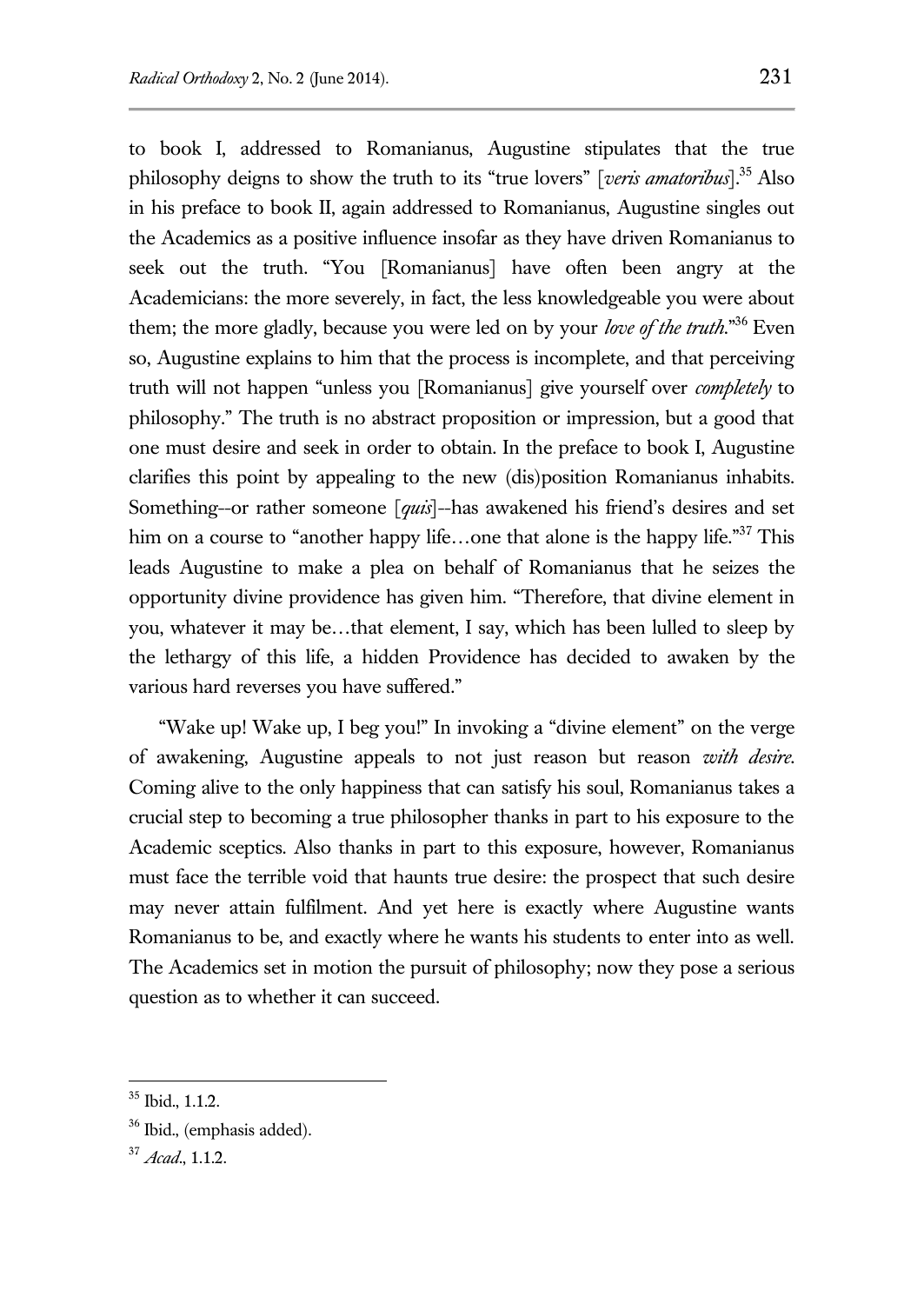#### **II. Why True Philosophers Pray**

In this next section, we examine Augustine's attempt to awaken philosophers so that they begin to hear the question of life, and learn how to respond. How does life relate to concepts of truth, wisdom, and happiness? In as much as all three concepts are predicated of Christ, Christ who proclaims *I am the way, the truth, the life* (Jn. 14:6),<sup>38</sup> Augustine's focus on life opens the way to desire for life,<sup>39</sup> which can only be fully satisfied through truth, wisdom, and happiness.

Conceiving life as part of the quest and the question of philosophy, Augustine identifies an entry point or "way in"<sup>40</sup> to desire, whereby the soul is (dis)positioned to hear the voice of philosophy herself. <sup>41</sup> That way in recalls the image of the *locum securitatis*, the nearness of the land, through which the soul escapes the mountain and enters the desired harbour. What is this "place" in *De beata vita*? It is the opposite of pride, the false ascent of the soul; and it can be understood only in relation to the descent of Life itself.

> He who for us is life itself descended here and endured our death and slew it by the abundance of his life. In a thunderous voice he called us to return to him, at that secret place where he came forth to us…. Surely after the descent of life, you cannot fail to wish to ascend and live? But where will you ascend when you are "set on high and have put your mouth in heaven?" (Ps. 72:9). *Come down so that you can ascend,* and make your ascent to God. For it is by climbing up against God that you have fallen*.* Tell souls that they should "weep in the valley of tears." (Ps. 83:7). So take them with you to God, for by his Spirit you declare these things to them if you say it burning with the fire of love.<sup>42</sup>

<sup>38</sup> Cf. *b. vita*, 4.34.

<sup>39</sup> Cf. *lib. arbit*., 3.7.21, where Augustine argues: *Quanto enim amplius esse amaveris, tanto amplius vitam aeternam desiderabi* ("The more you love to be, the more you will desire eternal life," trans. King). Hence the beginning of Augustine's blending of ontology and morality.

<sup>40</sup> Following the lead of Simon Harrison on the cogito, *Augustine's Way into the Will: The Theological and Philosophical Significance of "De libero arbitrio"* (Oxford: Oxford University Press, 2006).

<sup>41</sup> Cf. *Acad*. 2.3.7.

<sup>&</sup>lt;sup>42</sup> *conf.*, 4.12.19, trans. Henry Chadwick (my emphasis).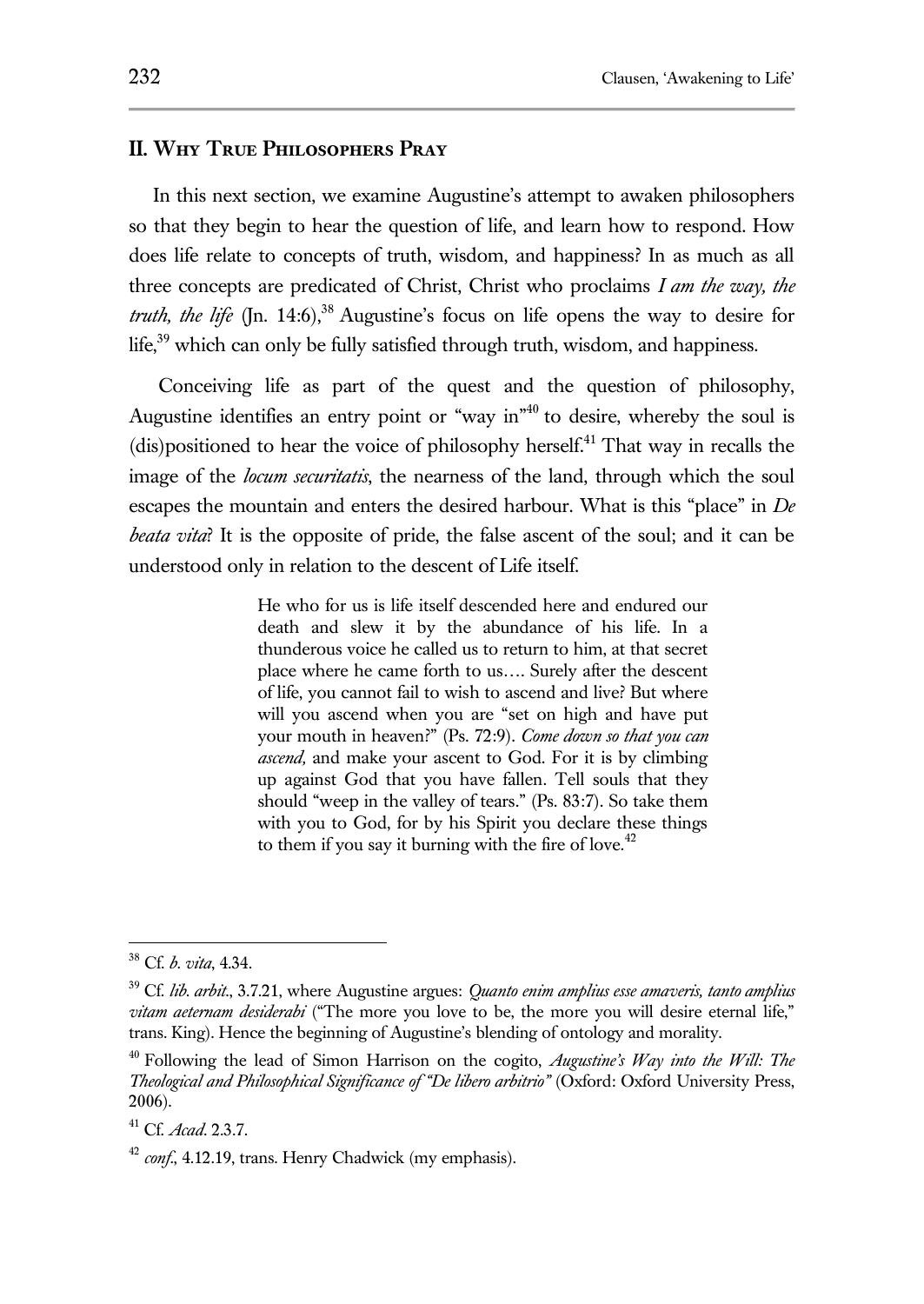How does Christ inform the manner in which the soul awakens to life? By showing us the way to life through desire and descent, the humility without which no lover can become a true philosopher.

## *The Cogito as Invitation*

Though it takes time to unfold in *De Academicis*, Augustine's argument against the Academics appears straightaway in *De beata vita*. The first blow Augustine delivers comes in the form of "the cogito," the famous argument concerning the self-evidence of the soul's self-existence.<sup>43</sup> In *De beata vita*, the cogito debuts with zero fanfare and comment. The untrained eye could be excused for overlooking or ignoring it. But that is partly the point. The cogito does not punctuate the end to an argument; it is the starting point or access point to making an argument. Unlike the self-certitude established by Descartes' cogito, Augustine's cogito positions the "thinking soul" to clothe itself in humility.<sup>44</sup> How his cogito leads to humility will soon become clear. To set the scene first: building on discussions in *De Academicis* (whether book I or III is insignificant), Augustine now invites his entire party to take part in the exchange. This party includes his mother Monica, and his brother Navigius; and it is Navigius that Augustine's cogito is meant to assist. What assistance does it offer? To answer this, we call attention back to the admonition of veteran seafarers not to ascend the mountain of pride, but enter the place of security.

That *admonitio* conveys a hint about the perils of pride that informs Augustine's deployment of his "self-evident" argument. In response to the Academic method of suspending assent (*epochē*), Augustine presents an opportunity to affirm the self-evident as a means to both escaping pride and entering philosophy. The process unfolds as follows. After pondering Augustine's first question concerning the constituents of human nature (*Manifestum vobis videtur ex anima et corpore nos esse compositos?*), <sup>45</sup> Navigius

<sup>43</sup> Stock, *Augustine's Inner Dialogue*, pp. 62-120.

<sup>&</sup>lt;sup>44</sup> Here is not the place to discuss the differences between Descartes and Augustine, but a balanced and insightful account can be found in Harrison, *Augustine's Way into the Will*, pp. 131-150.

<sup>45</sup> *b. vita*, 2.7.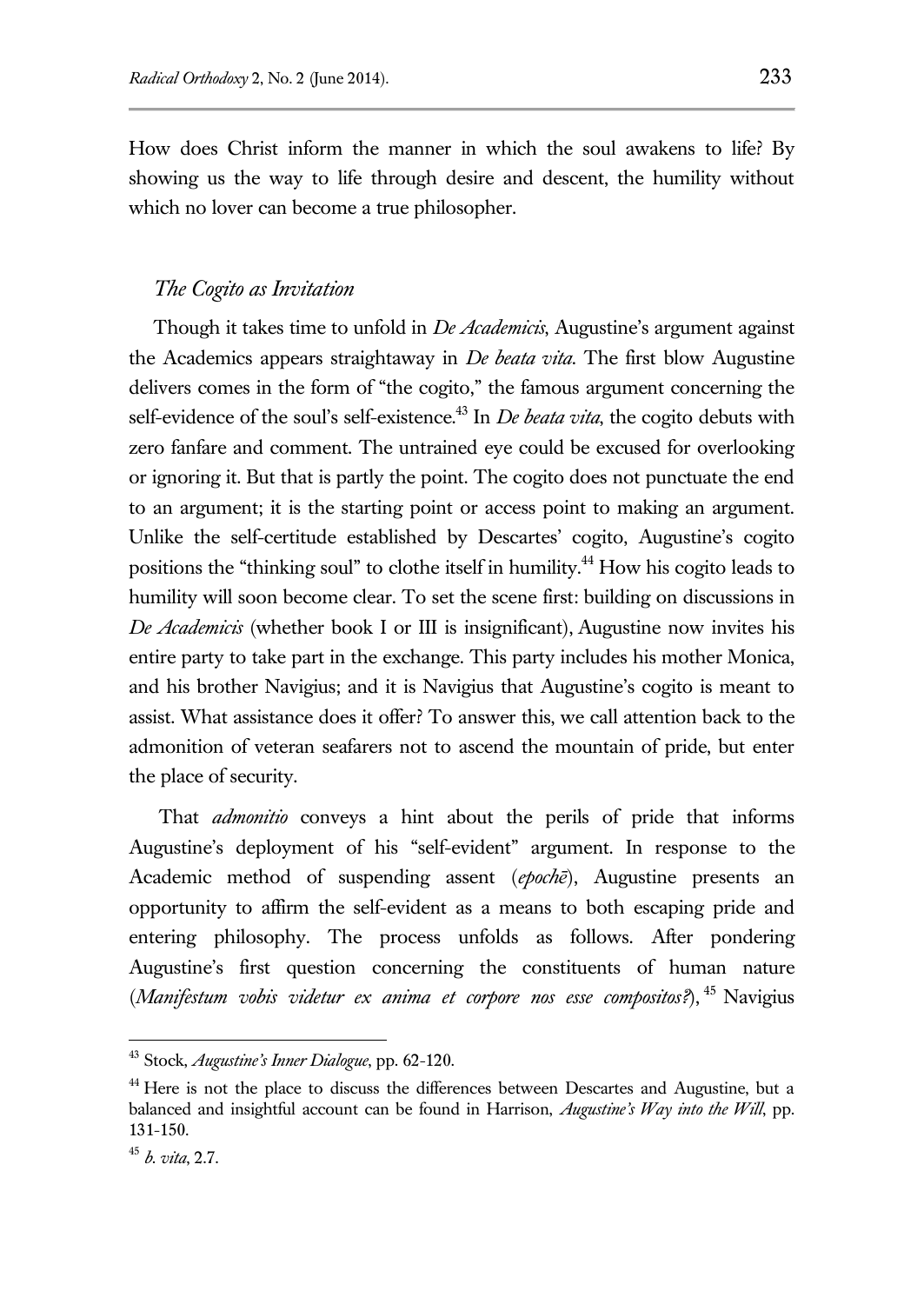indicates that he is uncertain, and decides to withhold his assent. The dilemma that this causes has less to do with the topic, but more to do with the *motive* behind Navigius' response. Does Navigius really not know the answer to this question? Or is his ignorance merely the product of a self-imposed principle, an unflinching commitment, say, to avoid error in pursuit of (Academic) "wisdom?"

If the latter, Navigius' "ignorance" poses a serious challenge to Augustine--at least insofar as Augustine has committed to his development. The precondition for advancing toward the harbour of philosophy involves a desire not only to *seek* the truth, but also to *find* it. Without that desire to seek and find the truth the basic integrity of "the love of wisdom" dissolves straightaway. Accordingly, Augustine's deployment of a self-evident argument aims to maximise the opportunity for *everyone* to philosophise. As Catherine Conybeare argues, <sup>46</sup> Augustine's motive in this exchange stems from a prior pedagogical principle that he models on the moral lesson of Christ's incarnate life.<sup>47</sup> Because of Christ. philosophy's door has swung wide open. It no longer remains the province of a select few individuals, "gentlemanly" patrons and so forth, for divine wisdom has revealed itself in the form of a servant, enabling even the uneducated (like Monica) $48$  to take part in its possession. Correspondingly, Christ's incarnation translates the purpose of the cogito into an argument designed to facilitate one's entry to philosophy. As an argument *against* the Academics it is logically unrelenting; but as an argument *for* the would-be philosopher it is simple and compelling. And so, Augustine invites Navigius to affirm the self-evident: "Do you at least know that you are alive?" [*Scisne...saltem te vivere?*].<sup>49</sup> Maybe human nature is a difficult subject, but surely you cannot fail to know the fact that you exist!

Navigius, though, unfortunately *can* fail to know it, since it remains *in his power* either to affirm or deny it.<sup>50</sup> His existence may well be a self-evident truth,

<sup>46</sup> Conybeare, *Irrational Augustine*, p. 77 and *passim*.

<sup>47</sup> Cf. *ep*., 11.4 and *v. relig*., 24.45.

<sup>48</sup> For the role of Monica in *De beata vita*, as well as her larger significance for Augustine's development, see Conybeare, *Irrational Augustine*, pp. 63-138; and McWilliam, Joanne, "The Cassiciacum Autobiography," *Studia Patristica* 18.4 (1990): 14-43.

<sup>49</sup> *b. vita*, 2.7.

 $50$  I am indebted in this paragraph to Harrison's account of the cogito.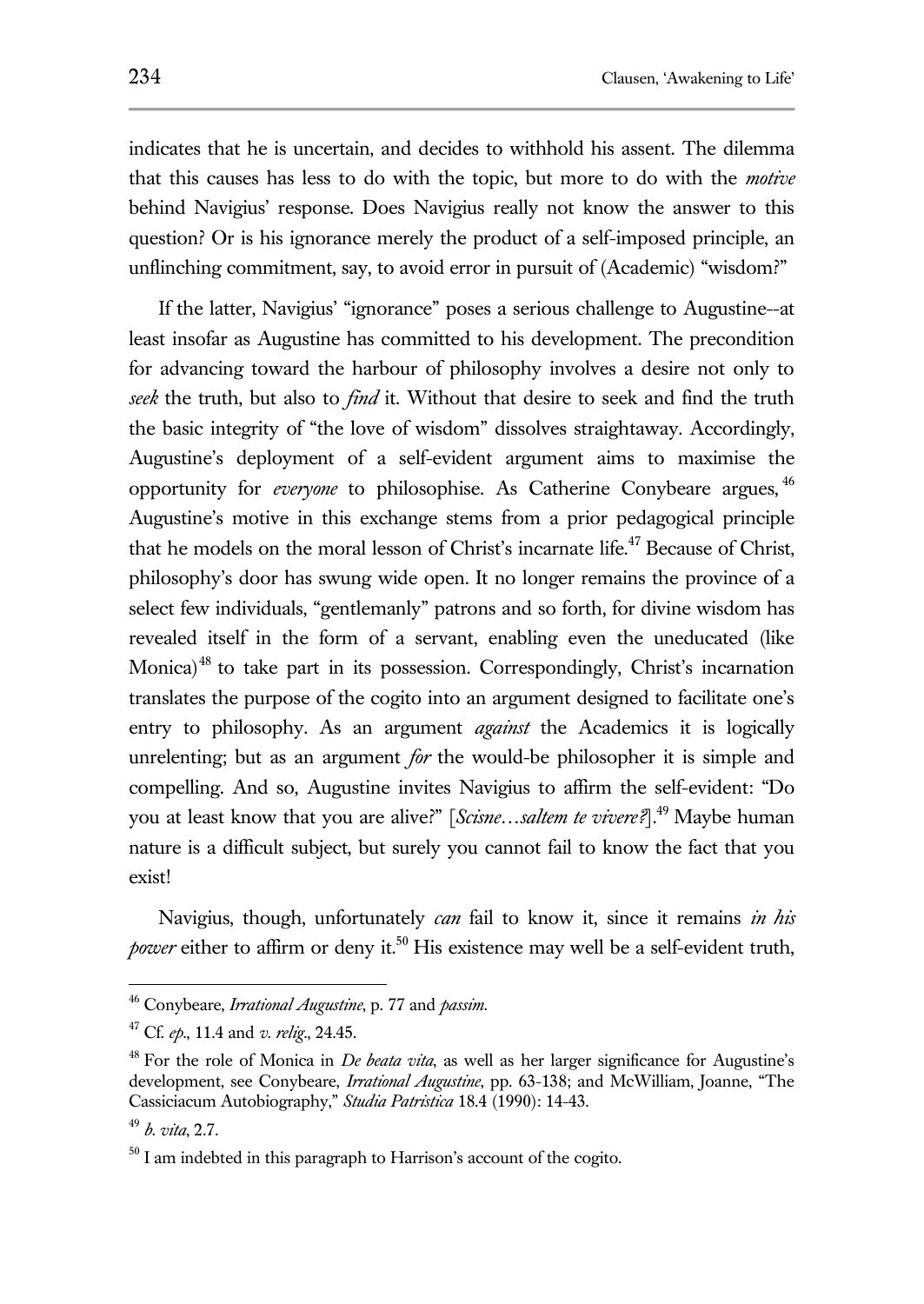but nothing says the self-evident cannot fail to be noticed. On the contrary, the self-evident invites someone to affirm it. It does not on its own lead to an appropriate self-awareness; at best it merely offers one the opportunity to achieve it. This point is crucial. The limits of the cogito's influence as a selfevident argument stems from the fact that genuine knowledge must be arrived at through desire. To know truth, for Augustine, one must be *willing* to know it.<sup>51</sup> Without this there is no knowledge, no truth, no dialogue.<sup>52</sup> Not even the selfevident can evade this precondition; at most it calls attention to an obvious (or not so obvious) truth. And if this is so, then the self-evident serves to establish something else: namely Navigius' status in relation to philosophy. In the name of absolute scepticism Navigius can reject the self-evident, and doing so betrays his *unwillingness* to take part in the philosophical life. It exposes him as a fraud as it pertains to desire for truth, and excuses Augustine from engaging him over questions of the happy life.

In sum, by inviting Navigius to affirm the self-evident, Augustine encourages him to "come down" and embody true desire, thus resisting the magnetic pull of the mountain of Academic *epochē*. Locating himself *in* the dialogue as opposed to above it, Navigius embodies Augustine's insight into the folly of ancient scepticism which he divulges in book III of *De Academicis*: "I think a man is in error not only when he follows the false path, but also when he's not following the true one."<sup>53</sup> For Augustine, it is chiefly through our desire for fullness of life (which implies or demands desire for truth, wisdom, and happiness) that scepticism finally fails us as a workable philosophy. If the cogito paves the way for us to enter this desire, how does Augustine awaken it in *De beata vita*?

<sup>51</sup> Se whole discussion in Harrison, *Augustine's Way into the Will*, pp. 63-80.

<sup>52</sup> As Harrison puts it (in connection with the cogito in *lib. arbit*): 'To one side no questions, no answers, no dialogue, no wisdom, no friendship, no happiness; to the other at least the desire for these things...The threat, and indeed the challenge, for Augustine, of scepticism lies in its capacity to induce *desperatio veri*, the despair of finding the truth'. Harrison, *Augustine's Way into the Will*, pp. 113-4.

<sup>53</sup> *Acad*., 3.15.34.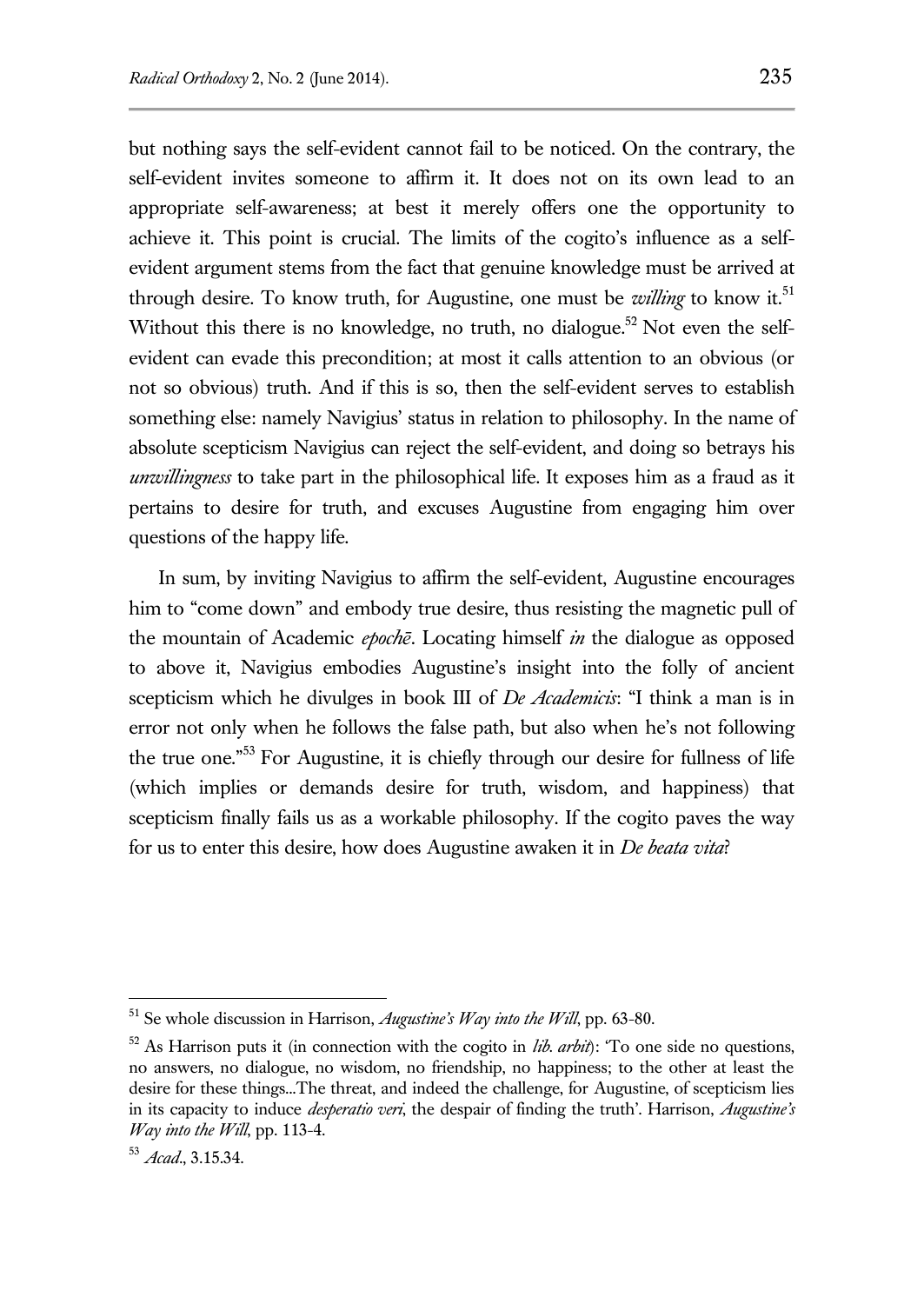# *The Weight of Desire's Demand*

Before turning to address this question with *De Academicis*, we examine an argument in *De beata vita* that sheds light on the answer. As the dialogue slowly advances with an account of the happy life, Augustine pauses to remind his students just how far they have to travel. "For if I try to feed you against your wills [*invitos*] or when you aren't hungry, I will be working in vain; it would be better then to pray for you, so that you desire [*desideretis*] courses of this kind rather than those of the body only."<sup>54</sup> Not wishing to rush into things before students have the appetite, Augustine explains that though they tarry on a number of ancillary themes, their digressions serve to benefit their awakening to life. This includes their prior dialogue with the Academics in *De Academicis*, which Augustine plans now to revisit for the benefit of readers.

Specifically, Augustine argues against the Academic claim that wisdom consists in seeking truth, not in finding truth. His counter-claim is that desire which does not seek *in order to* find fails to qualify as a true desire influenced by truth. His argument thus boils down to a claim about desire, which invariably blurs the distinction between logic and experience. Not surprisingly, some commentators find his argument unconvincing on grounds that to seek an object does not preclude leading a happy life. Augustine's argument, it is claimed, equates the mere presence of "strong desires" with a state of being unfulfilled and thus unhappy.<sup>55</sup> In order to assess the matter let us turn to the argument. Note here Augustine's interest in the relation between seeking and finding, which he frames in terms of the invitation and promise of Matthew 7:7.

> If it is clear that someone is not happy who does not possess what he wants—a point reason proved earlier—and no one searches for something without desiring to find it, and they [Academics] are always searching for the truth, then it follows that they desire to find it: therefore they desire to possess the discovery of truth. But by not finding it, it follows that they do not possess what they desire; and from this it follows also that they are not happy. But no one

<sup>54</sup> *b. vita*, 2.10.

<sup>55</sup> Kirwan, Christopher, *Augustine* (London: Routledge, 1989), p. 18ff.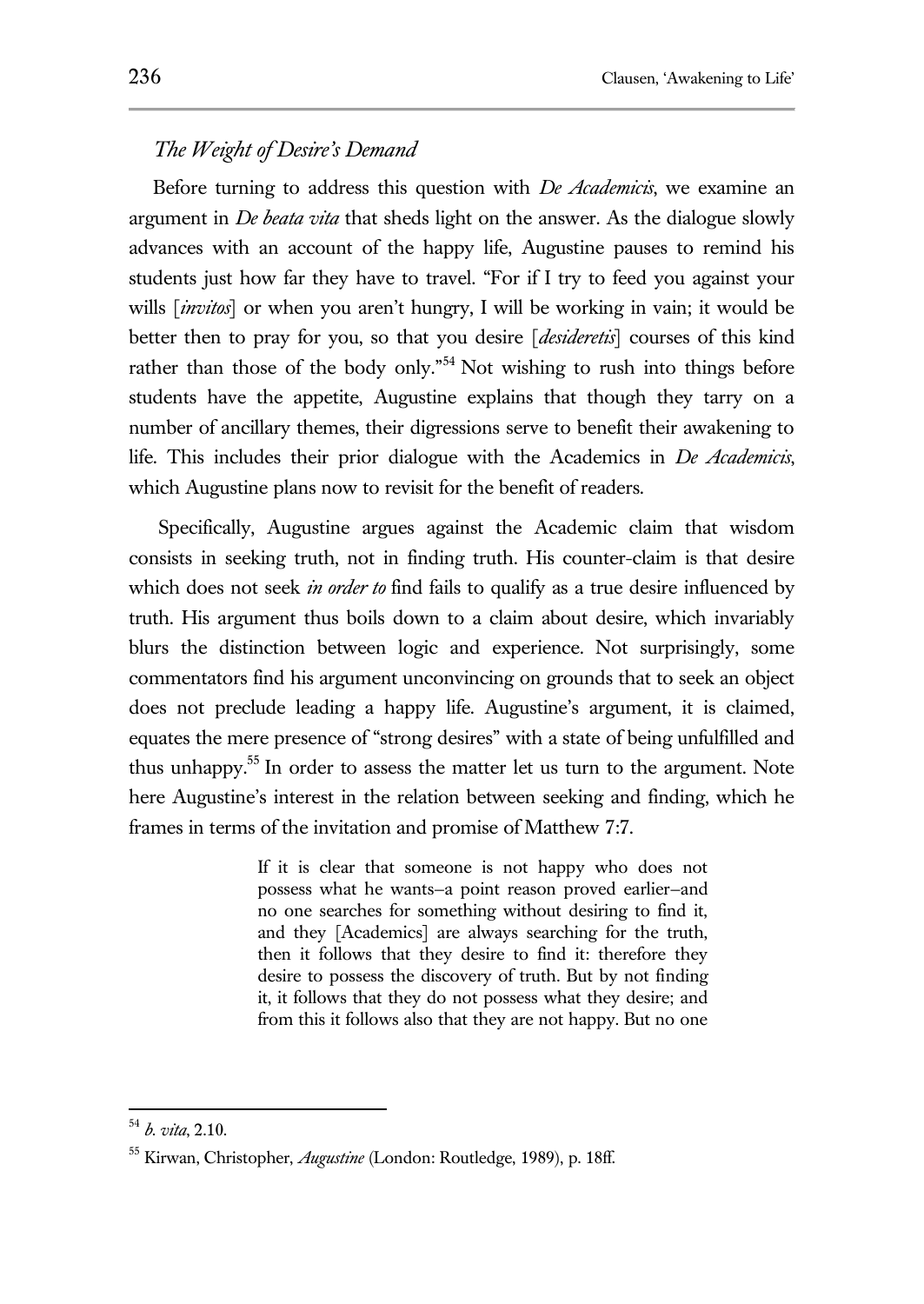is wise who is not happy; therefore the Academics are not wise. $56$ 

The first line contains the premise to which Kirwan objects: happiness entails not just seeking but finding the thing sought. It is possible, however, that one can seek an object and enjoy a happy life. Thus it does not follow that the Academics are mistaken. It seems as if Augustine could agree with Kirwan to a point. The Academics divorce happiness from knowledge of the truth, and this allows them to practise philosophy without falling to despair. The question, though, is not whether one can assume this intellectual posture--clearly one can. The question is whether this posture properly conforms itself to the truth. In Augustine's view, to desire truth *in the genuine sense* is to desire its possession as essential to happiness. Desire that seeks the truth, but does not wish to find it, fails to be shaped  $b\gamma$  the truth it claims to have sought.<sup>57</sup> Of course, one can argue that the truth does not matter, or that happiness depends on more than just knowledge of truth. But in the case of the Academics, Augustine's main objection stands: the Academics are disingenuous about the nature of true desire.

As it happens, Augustine's students will respond to this argument in a way that illustrates his point about the burden of weighty desire. Whereas Licentius resists the argument in the name of his scepticism (which he defended in *Acad*. 1), Trygetius finds confirmation in the argument's reasoning, proclaiming: "I am glad that for so long I have remained hostile to those [Academics]. For I do not know by what nature impelling or, to speak more truly, by God that I, not knowing in what way that they may be refuted, nevertheless greatly resisted them." <sup>58</sup> Like Romanianus having woken up by the work of a hidden Providence, Trygetius acknowledges the divine origins of his desire to find the truth, which served as a kind of bulwark against the enticing Academics. His is a

<sup>56</sup> *b. vita*, 2.14.

<sup>&</sup>lt;sup>57</sup> For the deficiency in Kirwan's arugment here see Harding, "Epistemology and Eudaimonism," pp. 249-50, n. 7. A similar argument to Kirwan's is developed by O'Daly, Gerard, "The Response to Skepticism and the Mechanisms of Cognition," in *The Cambridge Companion to Augustine*, trans. Eleonore Stump and Norman Kretzmann (Cambridge: Cambridge University Press, 2001), pp. 160f. For critique of O'Daly, following similar lines to our argument above, see Topping, *Happiness and Wisdom*, pp. 119-20.

<sup>58</sup> *b. vita*, 2.14.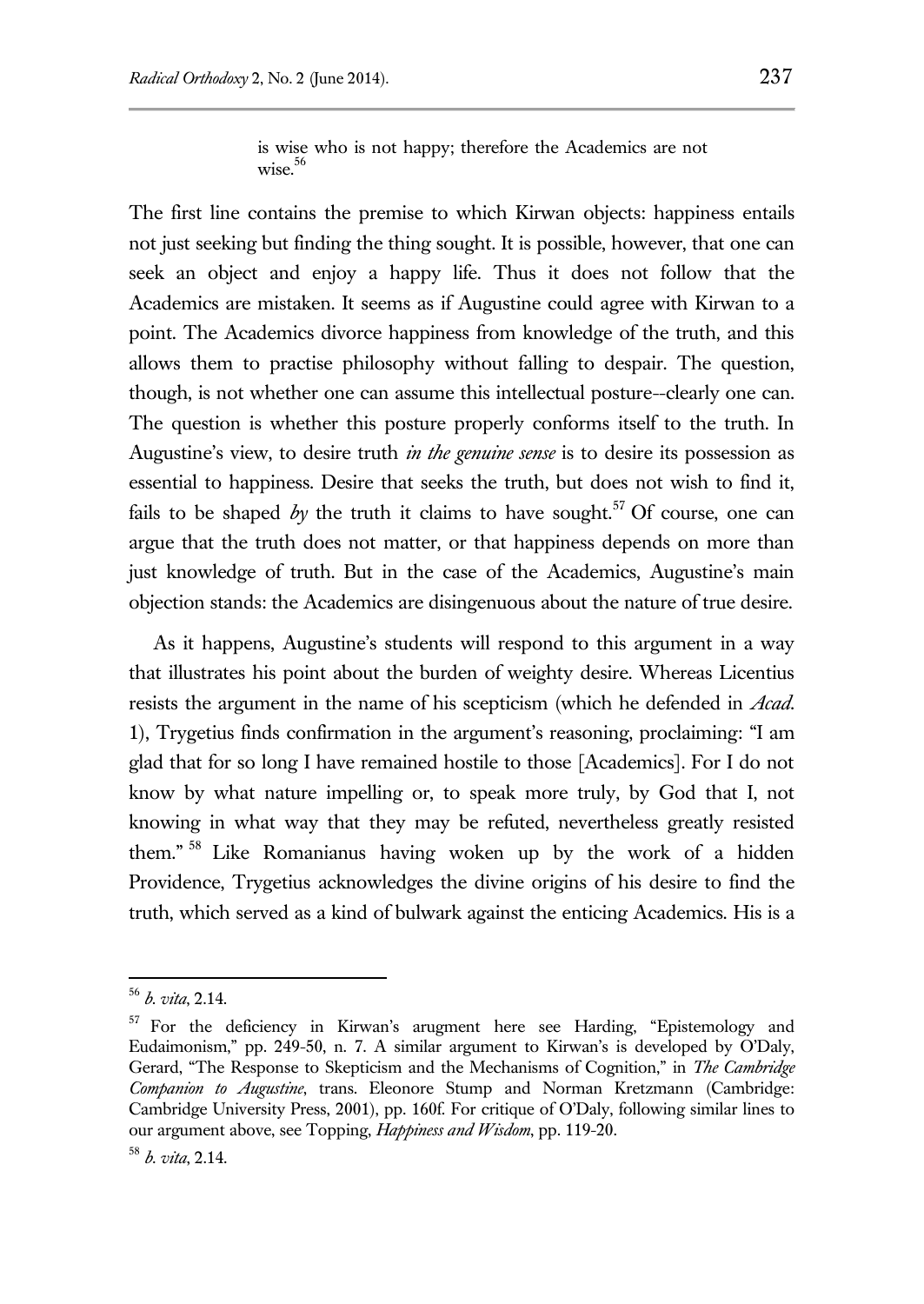weighty desire awake to the truth; and it enables him to hear the question of life in the life of philosophy.

## *Hearing the Question*

Turning now to book III of *De Academicis*, we offer up a new account of how the dialogue unfolds by attending to the process of hearing the question. Our first task is to explore how the dialogue unfolds as more than just an argument, but a call to be present. In the first pages of book III, Augustine attempts the following feat. Interrogating his opponent's view on what the wise man knows, he strives to bring his opponent into a state of self-awareness. Alypius, Augustine's "opponent" stands to defend the Academics; but what Augustine really wants to know is what *Alypius himself thinks*, a task requiring Alypius to come down from his lofty heights. For Augustine, Alypius' capacity to "hear the question" of life turns on where he stands in relation to the harbour of philosophy. Does he long to *know* truth, *possess* wisdom, *experience* true happiness? And if he does--if he *genuinely* does--he is prepared to take a risk.

In book III it is Alypius, Augustine's friend and fellow traveller, who attempts to defend the sceptics against Augustine's full critique. After exchanging a few words about their commitment to finding truth--an important precondition, I have argued<sup>59</sup>--Augustine draws a distinction between the philosopher and wise man,<sup>60</sup> and asks Alypius to identify what constitutes the difference. Initially Alypius defines the difference in terms of lack and possession. The wise man, he argues, "definitely has the possession of some things that the devotee [of wisdom] is only eager to have."<sup>61</sup> However, when pressed to divulge the content of this possession, Alypius has to own up to a potential contradiction. If the wise man possesses nothing, as the Academics argue, and the philosopher possesses nothing, for he is still seeking wisdom, in what sense the distinction remains is decidedly unclear. What makes the wise man wise except wisdom itself? And

<sup>59</sup> *Acad*., 3.1.1.

<sup>60</sup> Cf. Ibid., 3.3.5f.

<sup>61</sup> Ibid., 3.3.5.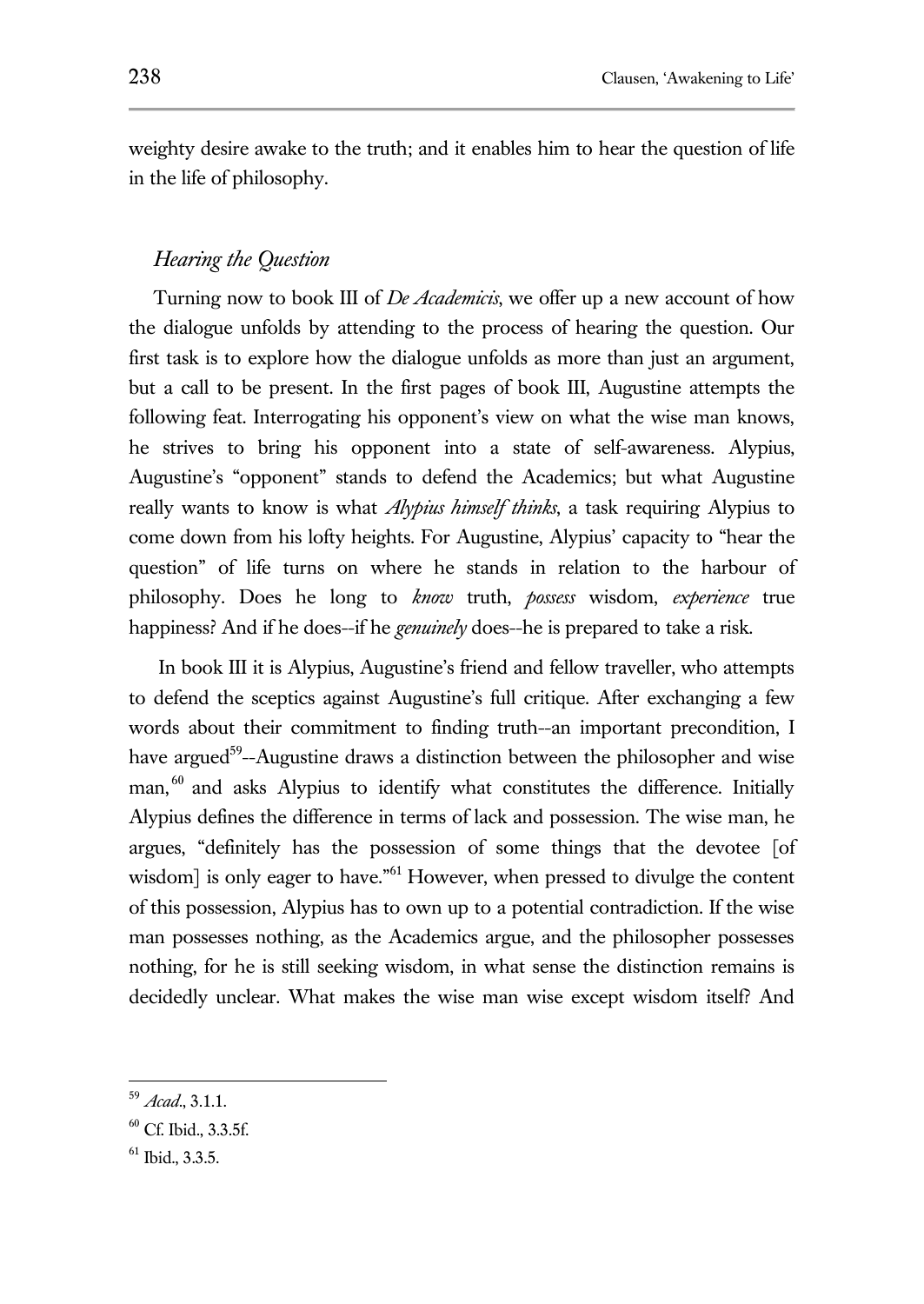wisdom is surely something, not nothing, points out Augustine; so how does Alypius defend the difference between the wise man and philosopher?

In response to this, Alypius shifts the focus to the wise man himself. Rather than offer his opinion on what *seems to him* to be the case, he speaks in terms of what *seems to the wise man* with regard to his possession.<sup>62</sup> Alypius perceives well enough the possible tension; now he tries to evade it by speaking in impersonal terms. Augustine will have none of it. In response, he implores Alypius not to hide behind the wise man, $63$  but to step forward with his opinion on the question at hand. "I'm not asking what it seems to you that *seems* to the wise man, but instead whether it seems to *you* that the wise man *knows* wisdom. You can, I take it, either affirm or deny it here and now."<sup>64</sup> Having previously pledged his commitment to pursuing the truth, Alypius must now prove himself a willing participant. Two options lie before him. Either he decides not to participate in the conversation--to give up being a philosopher; or he "deign[s] [*digneris*] to answer the question I put to you, rather than the one you put to yourself."<sup>65</sup>

Augustine's use of the verb *dignere* is important. It encapsulates the moral dimension we have so far been exploring. In *De Academicis*, Augustine uses it to describe philosophy's decision to reveal the one true God to true lovers of wisdom. "Philosophy promises that it will display the true and hidden God, and now and again deigns to show us [*ostentare dignatur*] a glimpse of Him through the bright clouds [*per lucidas nubes*], as it were."<sup>66</sup> To believe in this promise is to believe in philosophy, expressing full hope that truth *can* be found. The verb *dignere* appears elsewhere to describe the incarnation,<sup>67</sup> which in turn explains Augustine's tendency to personify philosophy. Divine wisdom, the Son of God (1 Cor. 1:24), has come to assist the philosopher's quest, revealing to him the

<sup>62</sup> *Acad*., 3.3.5f.

 $^{63}$  A possible background to this is Cicero's focus in the *Academica*: "But just as I judge this, seeing truths, to be the best thing, so approving falsehoods in the place of truth is the worst. Not that I am someone who never approves anything false, never assents, and never holds an opinion; but we are investigating the wise person." Cicero, *Academica*, 2.20.66, trans. Brittain.

<sup>64</sup> *Acad*., 3.4.9.

<sup>65</sup> Ibid., 3.4.9.

<sup>66</sup> Ibid., 1.1.3.

<sup>67</sup> Cf. *ord*., 2.5.16.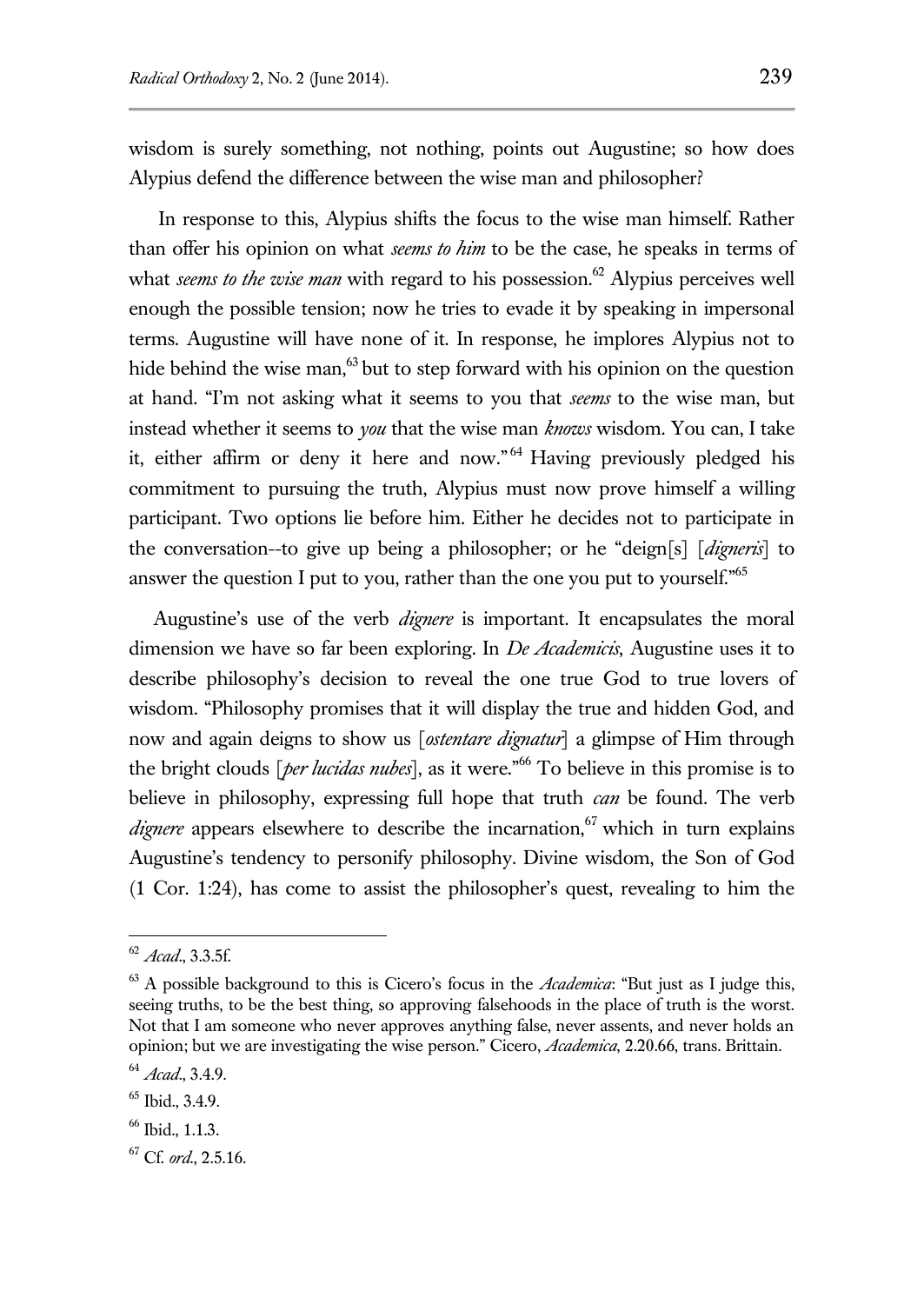true God as if through "bright clouds." <sup>68</sup> The movement here is *downward* in the direction of desire; and this illumines the true import of Augustine's comment to Alypius. To repeat our claim: Alypius, too, must "come down" to partake in philosophy, or else risk missing the voice of philosophy that beckons him forth. The mountain lures would-be philosophers away from love of wisdom. Augustine invites Alypius to be present to the question.

#### *A Plea for Illumination: Who Can Show us Truth?*

Morally speaking, Augustine's invitation to answer the question is a command to take responsibility for the things that we know. It is also an invitation to acknowledge our ignorance, and to step forward as true philosophers on the way to the truth. In book III, Alypius is tempted not to acknowledge his ignorance, but to circle around the question as a dispassionate observer. His approach threatens to upend the journey of desire through abandoning the way of life that he shares with Augustine. In order to halt the dissolution of desire into pride, then, Augustine calls Alypius to account for what *he* thinks about wisdom. To the extent Alypius realizes the uncertainty of his position--to the extent that he incorporates uncertainty into self-awareness--his status in the dialogue turns from "would-be philosopher," to a lover needy and desperate for some kind of illumination. Accordingly, the decisive turning point in book III *De Academicis*  occurs when Alypius finally yields himself to a prayer for divine assistance. To develop the scriptural backdrop to this oft-neglected prayer, we turn to Augustine's self-accounting in *Confessiones* IX in order to reveal his earlier mindset whilst on *otium* at Cassiciacum.

In book IX, Augustine is reflecting on his own healing process by commenting on the obstacles that stood in his path. Interleaving his commentary with the ten verses of Psalm 4, he confesses that Manichaeism had prevented his love of wisdom from guiding and informing his pursuit of the truth. On the relation between Manicheans and desire for wisdom, in particular, he prays that God releases them to "hunger" once again:

<sup>68</sup> Cf. *Gen. c. Man*., 2.4.5, where *nubes* are associated with Scripture and Christ's flesh.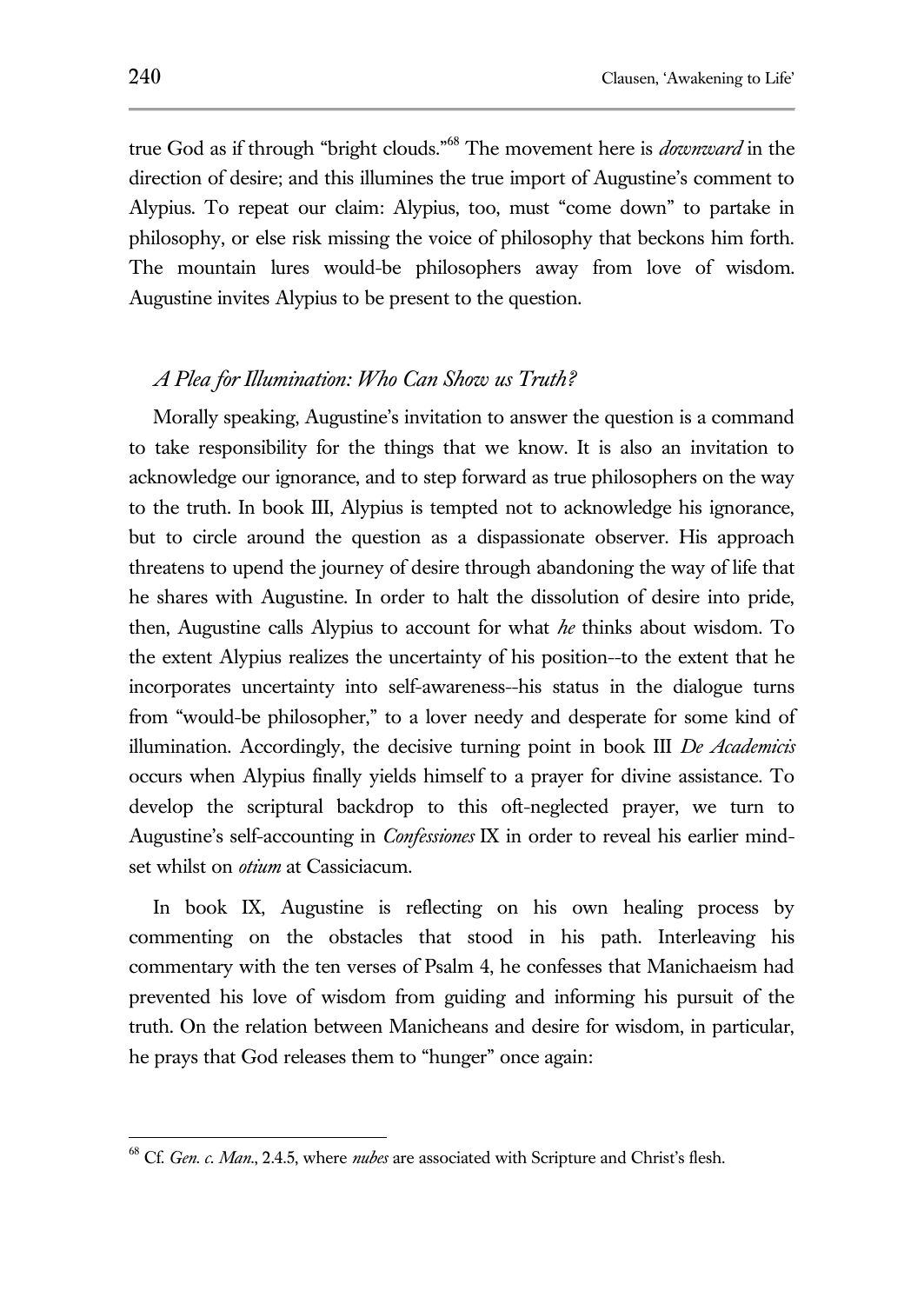But now the goods I sought were no longer in the external realm, nor did I seek for them with bodily eyes in the light of this sun. In desiring to find their delight in externals, they [Manichees] easily become empty and expend their energies on "the things which are seen and temporal" (2 Cor. 4:18). With starting minds they can only lick the images of these things. Would that they were wearied by hunger and would say, "Who will show us good?" [*quis nobis ostendet bona*; Ps. 4:6].

In praying the prayer, "Who will show us good?" the Psalmist embodies a posture of desire that in effect commands God to come to his relief.<sup>70</sup> According to Augustine, should the Manicheans ever embody a similar posture, they would soon discover their true status as lovers on the way; those who are tired of circling around the life of philosophy. *Quis nobis ostendet bona?*<sup>71</sup>

In similar fashion, though adapted to the context of Academic scepticism, Augustine guides Alypius to pray a prayer on behalf of his own awakening that embodies precisely the posture that receives illumination. In book III Alypius declares:

> The likeness and "image" (so to speak) of the Academicians should be seen in Proteus. It's said that Proteus was typically captured by some means that barely captured him, and his pursuers never were sure they really had him except by the indication of some divine spirit [*numine*]. May that divine spirit be present, and may he deign to show [*dignetur demonstrare*] us the truth that is of such importance to us! Then I'll admit that the Academicians have been overcome, even if they don't agree, although I think they will.<sup>72</sup>

<sup>69</sup> *conf*., 9.4.10, trans. Chadwick.

 $70$  Compare Simone Weil: "it is God alone who comes down and possesses the soul, but desire alone draws God down. He only comes to those who ask him to come; and he cannot refuse to come to those who implore him long, often and ardently." Weil, Simone, "Reflections on the Right Use of School Studies," in *Waiting on God*, trans. Emma Crawford (London: Fontana Books, 1950), p. 71.

<sup>71</sup> In passing, we observe Augustine's different take on Psalm 4:6 in *Enarrationes in Psalmos*. There he reads it as a sarcastic barb, issued by the Manicheans, that ridicules God's "governance" of a chaotic, disordered creation. This may be the better interpretation; cf. O'Donovan, Oliver, *Self, World, and Time: Ethics as Theology*, vol. 1 (Grand Rapids, MI: Eerdmans, 2013), p. 44.

<sup>72</sup> *Acad*., 3.5.11.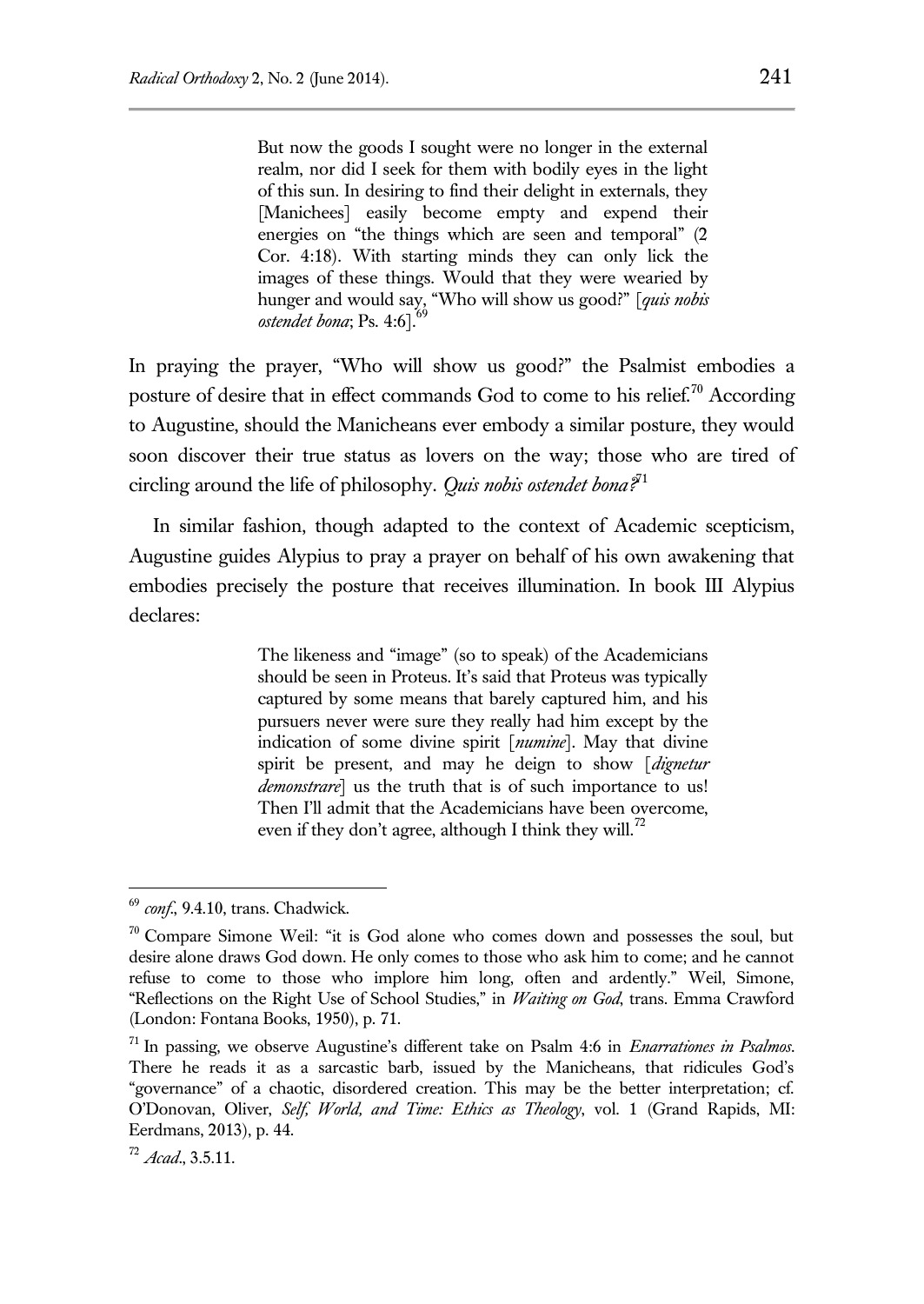In its context, Alypius' "prayer" does not present itself as such, but expresses exasperation with the Academic method. Even so, Augustine runs with it. He is only too eager to affirm Alypius' response; thus he shows why this confession, "who can show the truth to us?" [*quis verum possit ostendere*], effectively brings an end to the Academic thesis. <sup>73</sup> In simple terms, Augustine argues that by admitting he desires truth, Alypius affirms his willingness to assent to truth as well. If truth should present itself, or "a divine spirit deign to show us [it]," Alypius confirms that he would abandon the Academic method out of desire to *find* the truth he seeks with Augustine.

Not only this, Augustine indicates that by invoking the name of Proteus, calling him "an image of the truth" one discovers by a "divine spirit," Alypius recognises the human need for divine spiritual assistance, which corresponds to the Holy Spirit's work in illuminating the truth of Christ. Though none of this is made explicit in *De Academicis*, and amounts to no more than inference, one cannot deny Augustine's interest in the religious aspect of Alypius' response, which he assumes to be a deep concord in their respective aspirations. "My closest friend agrees with me not only about the issue of plausibility in human life, but also about religion itself."<sup>74</sup>

Indeed, it can be argued that their exchange finds proximate fulfilment in Alypius' joining Augustine on the road to wisdom and happiness. Augustine writes: "This agreement is the clearest indication of a true friend, if friendship has been correctly and properly defined as *agreement on human and divine matters combined with charity and good will*." <sup>75</sup> The embodiment of love of wisdom imposes a limit on *epochē*, and frees the two to dismantle scepticism and affirm the true philosophy. To this end, Augustine concludes book III with an appeal to the Divine Intellect (Son of God) that awakens true lovers to their desire's destination. "Our souls, awakened [*excitatae*] not only by its precepts but also by its deeds, could return to themselves and regain their homeland without the strife of disputation."<sup>76</sup> Whatever else remains unfinished with the pursuit of true

 $^{73}$  Ibid., 3.6.13.

<sup>74</sup> *Acad*., 3.6.13.

<sup>75</sup> *Acad*., 3.6.13 (King's emphasis), citing Cicero, *De Amicitia* 6.20.

<sup>76</sup> *Acad*., 3.19.42.